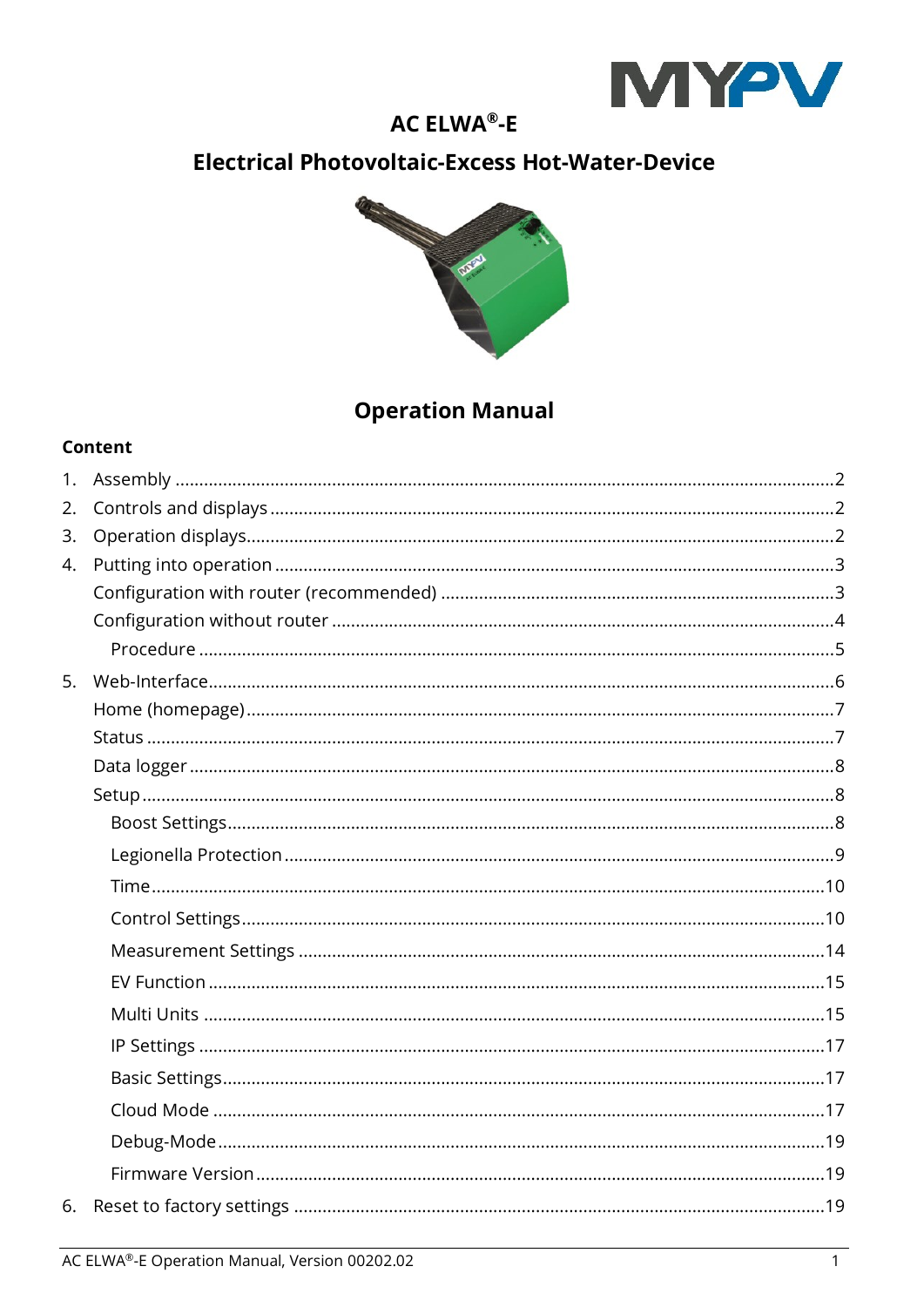## <span id="page-1-0"></span>**1. Assembly**

Before placing into operation it is essential to read the assembly instructions provided with the device.

## <span id="page-1-1"></span>**2. Controls and displays**



Temperature-adjusting knob 1-6 … Number of device 13A / 16A …fuse protection

LED operating mode displays green yellow red

<span id="page-1-2"></span>**3. Operation displays**



Start-up **NN** Standby



Heating with excess power





Heating for hot water securing (Boost-mode)



Heating finished, set-point temperature reached





Setup mode  $\blacksquare$  No control signal  $\blacksquare$   $\blacksquare$  Error





**Explanation**



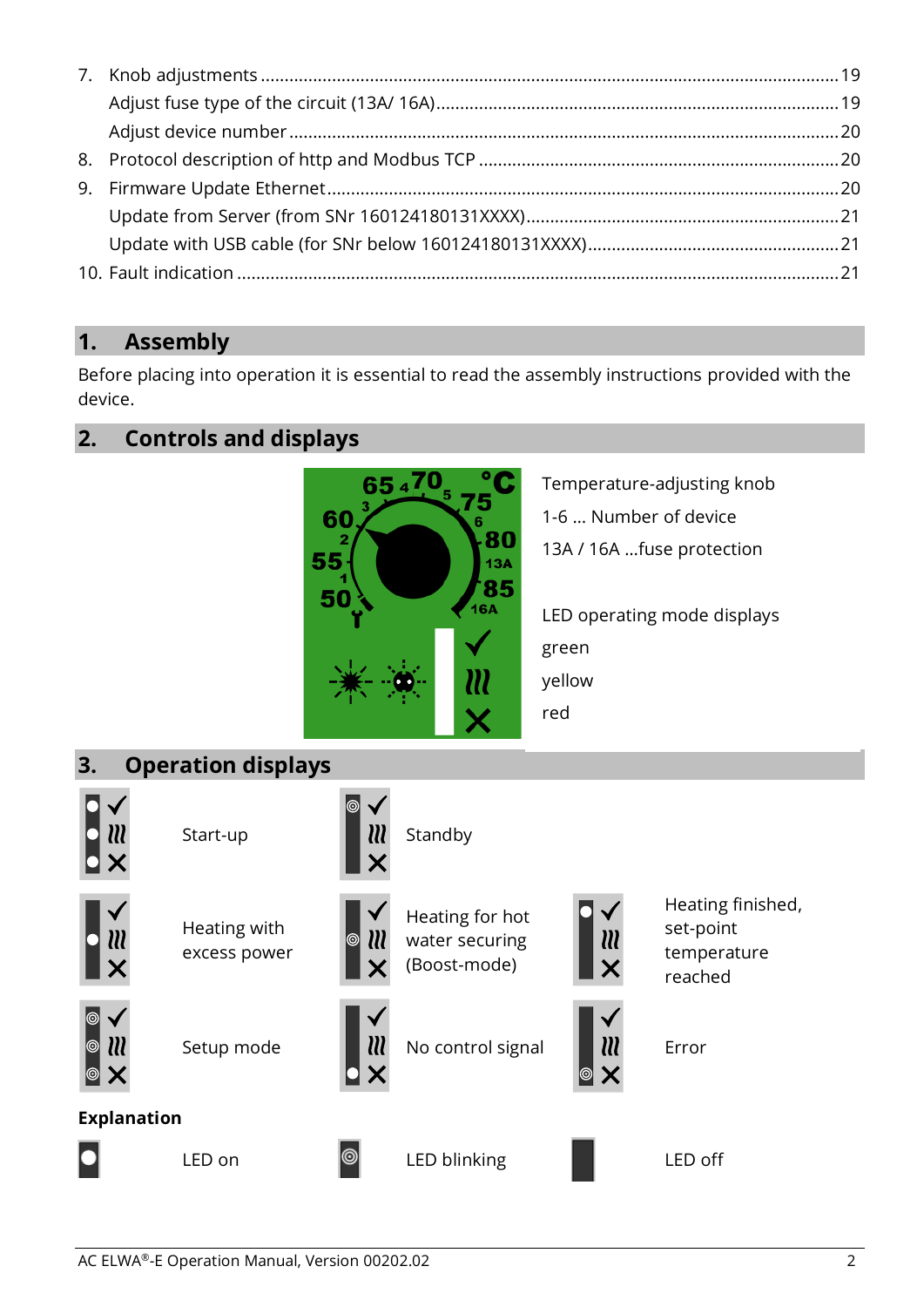The display can change between "No control signal" and "Standby", if the device is triggered via Web-Interface or in cycles of one minute when data of temperature and power are recorded.

#### <span id="page-2-0"></span>**4. Putting into operation**

**During the first commissioning the AC ELWA-E is in the so-called "Auto Detect" mode. The device automatically searches for a signal source and adjusts itself accordingly. If the search is successful, NO further configuration via the Web-Interface of the AC ELWA-E is required for the use of excess power!**

## <span id="page-2-1"></span>**Configuration with router (recommended)**

The start-up with router only works, if it is configured to DHCP. The device must not be in Setup-Mode (<sup> $\blacksquare$ </sup> symbol on adjusting knob) 1. Connect laptop with router (LAN or WLAN) 2. Connect AC ELWA-E and router via standard Rj45-cable ("patch-cable") 3. Plug in AC ELWA-E power plug 4. AC ELWA-E gets a dynamic IP-address from router. Using the program " my-PV Scanner 1.XX.exe" (contained in "Software Package AC ELWA-E.zip" at www.my-pv.com) the AC ELWA-E can be found. To do this, unpack the scanner program into a local directory. **The me-PV Scanner** 

| AC FLWA-F<br>1. |                  |              |                                                  |
|-----------------|------------------|--------------|--------------------------------------------------|
|                 | 1931241802010005 | 192.168.2.12 | 00102.04                                         |
|                 | 160124170124test | 192.168.2.11 | 00102.04                                         |
|                 |                  |              |                                                  |
|                 |                  |              |                                                  |
|                 |                  |              |                                                  |
|                 |                  |              |                                                  |
|                 |                  |              |                                                  |
|                 |                  |              |                                                  |
|                 |                  |              |                                                  |
|                 |                  |              |                                                  |
|                 |                  | AC ELWA-E 1  | Double-click row to open Web-Interface of device |

- 5. Are there more AC ELWA-Es in the network, the desired device can be determined by the serial number (lateral on the case)!
- 6. A double click on the particular device opens the Web-Interface of the AC ELWA-E. From firmware version 00200.00 onwards, the required HTML file is downloaded from the Internet and stored in the same directory as the scanner program.

Scanning is performed via UDP port 16124. Firewalls (or specific router settings) may prevent the AC ELWA-E from being found.

In this case, it is advisable to look for the IP address of the AC ELWA-E in the DHCP list of the router and enter it manually into the address line of the web browser.

Alternatively, the second scan program "Scan AC ELWA-E ARP.exe" can be used, which sends an ARP query to the router and displays the connected my-PV devices. Since the router takes some time to update the ARP table it may be that the ARP scan takes some time to show AC ELWA-E results.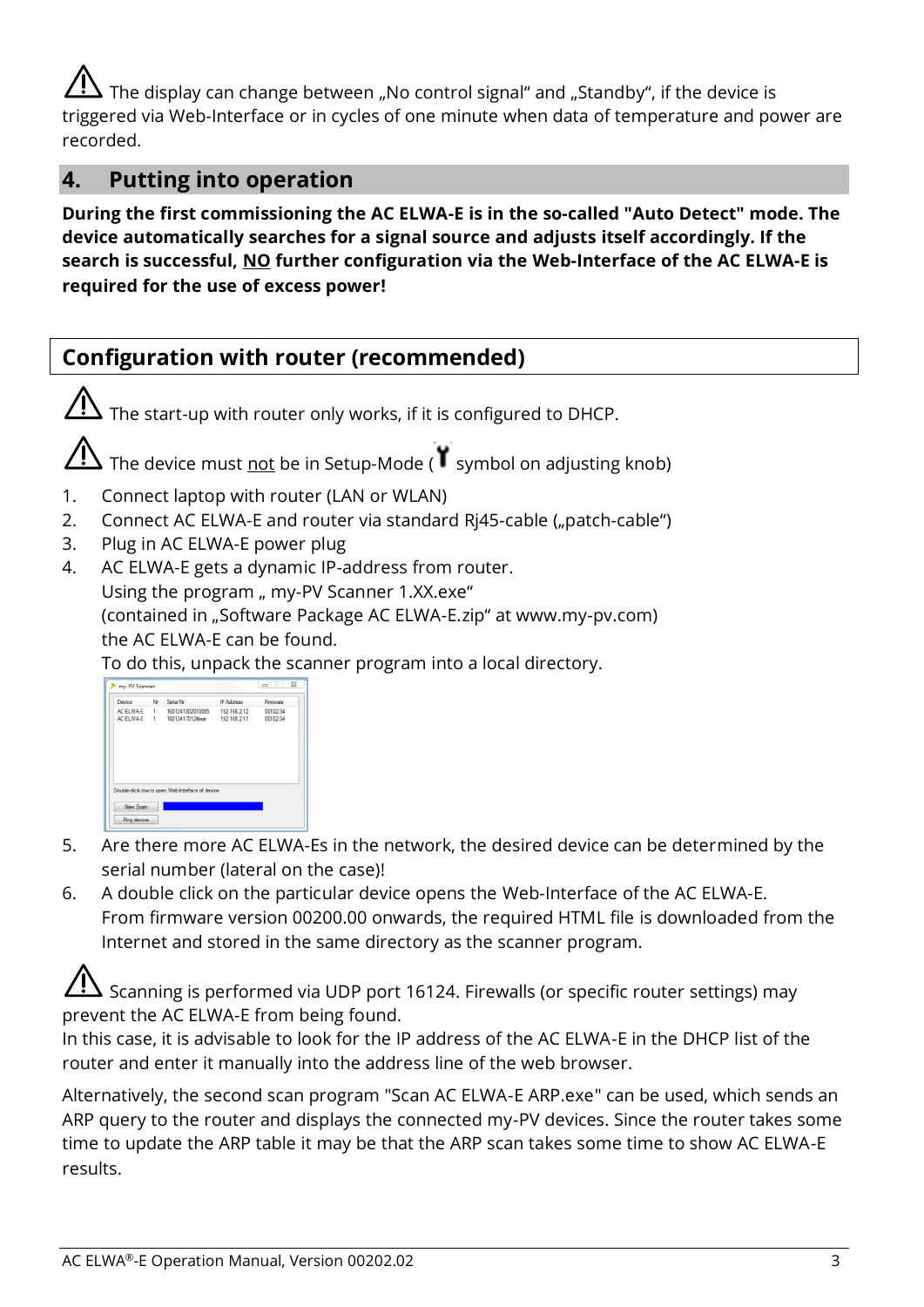| <b>AC ELWA-E ARP Scanner</b>       |                                                             |                                     | $ \Box$ $\times$ |
|------------------------------------|-------------------------------------------------------------|-------------------------------------|------------------|
| Own IP Address: 10.0.0.12          |                                                             |                                     |                  |
| AC ELWA-E IP Addresses:            |                                                             |                                     |                  |
| 0.0.0.100<br>10.0.0.101<br>1000102 | 98-6d-35 c0-00-01<br>98-6d-35-c0-00-00<br>98-64-35-c0-00-02 | dynamisch<br>dynamisch<br>dynamisch |                  |
|                                    |                                                             |                                     |                  |



TIP: Alternatively, the IP address of the device can also be determined via the DHCP client list of the router or via various IP scan programs!

From firmware version 00200.00 onwards, the Web-Interface of AC ELWA-E is outsourced to an external HTML file. If the device is accessed directly via the IP address in the web browser, this view appears.



Follow the download link and save the file locally, then open the file to access the Web-Interface.

my-PV does not recommend to connect the AC ELWA-E to the Internet via port forwarding access!

## <span id="page-3-0"></span>**Configuration without router**

# **From Ethernet firmware version 00200.00 this applies:**

To be able to access the Web-Interface of AC ELWA-E in systems without internet access, please download the required HTML file in advance.

You will also find a corresponding note on the carton box: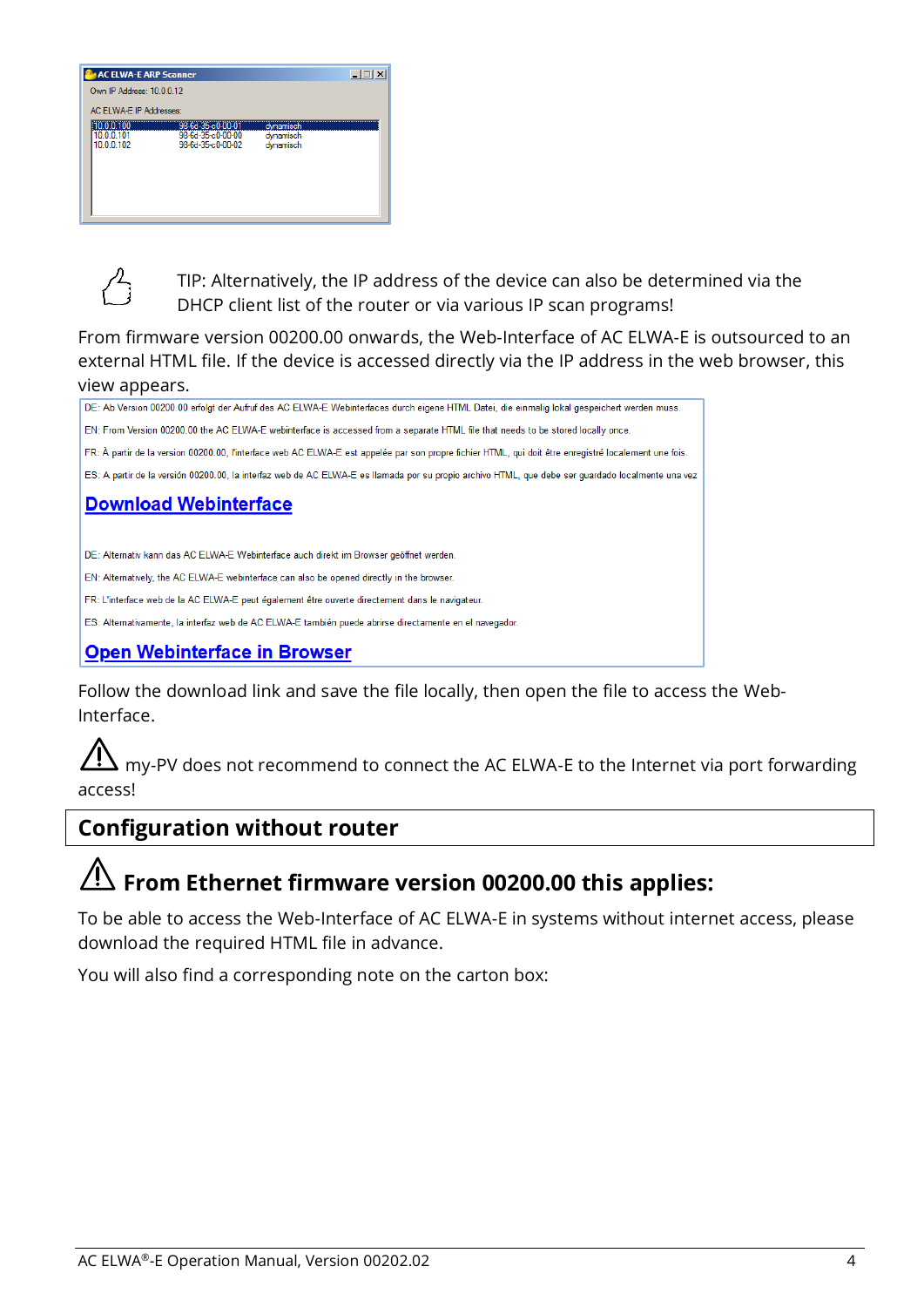

## <span id="page-4-0"></span>**Procedure**

- 1. Set adjusting knob to the symbol (all three LEDs blinking)
- 2. Plug in AC ELWA-E power plug
- 3. All 3 LEDs of the AC ELWA-E are on for approx. 10 seconds (device boots), afterwards all 3 LEDs are blinking. The device is now in Setup-Mode
- 4. Disconnect existing Wi-Fi connections on the laptop to avoid possible network-conflicts
- 5. Connect Laptop to AC ELWA-E via standard Ri45-cable ("patch-cable"). Depending on the laptop, a cross-over network cable may be required!
- 6. The Laptop gets a dynamic IP address
- 7. The operating system might request you to choose a place of the network. At this step it is not necessary to do so. You can close the window.
- 8. Insert address 192.168.0.1 in the web browser to select homepage of the AC-ELWA-E<br>DE: Ab Version 00200.00 erfoldt der Aufur des AC ELWA-E Webinterfaces durch eigene HTML Datei, die einmalig lokal gespeichet werden muss.

EN: From Version 00200.00 the AC ELWA-E webinterface is accessed from a separate HTML file that needs to be stored locally once.

FR: À partir de la version 00200.00. l'interface web AC ELWA-E est appelée par son propre fichier HTML, qui doit être enregistré localement une fois.

ES: A partir de la versión 00200.00, la interfaz web de AC ELWA-E es llamada por su propio archivo HTML, que debe ser quardado localmente una vez

#### **Download Webinterface**

DE: Alternativ kann das AC ELWA-E Webinterface auch direkt im Browser geöffnet werden

EN: Alternatively, the AC ELWA-E webinterface can also be opened directly in the browser

FR: L'interface web de la AC ELWA-E peut également être ouverte directement dans le navigateur.

ES: Alternativamente, la interfaz web de AC ELWA-E también puede abrirse directamente en el navegador.

#### **Open Webinterface in Browser**

- 9. Start the previously downloaded HTML file to get to the Web-Interface
- 10. Select Button "Settings" and configure as described in chapter "Setup"
- 11. After all the settings have been made, disconnect the AC ELWA-E power plug
- 12. Turn the knob to the desired temperature
- 13. Disconnect the data connection between AC ELWA-E and Laptop/PC
- 14. Connect AC ELWA-E via standard Rj45-cable ("patch-cable") with router or via cross-over network cable directly with the my-PV Power Meter!

 $\Delta$  Do not connect the device directly to the inverter or the battery system!

15. Plug in the AC ELWA-E power plug again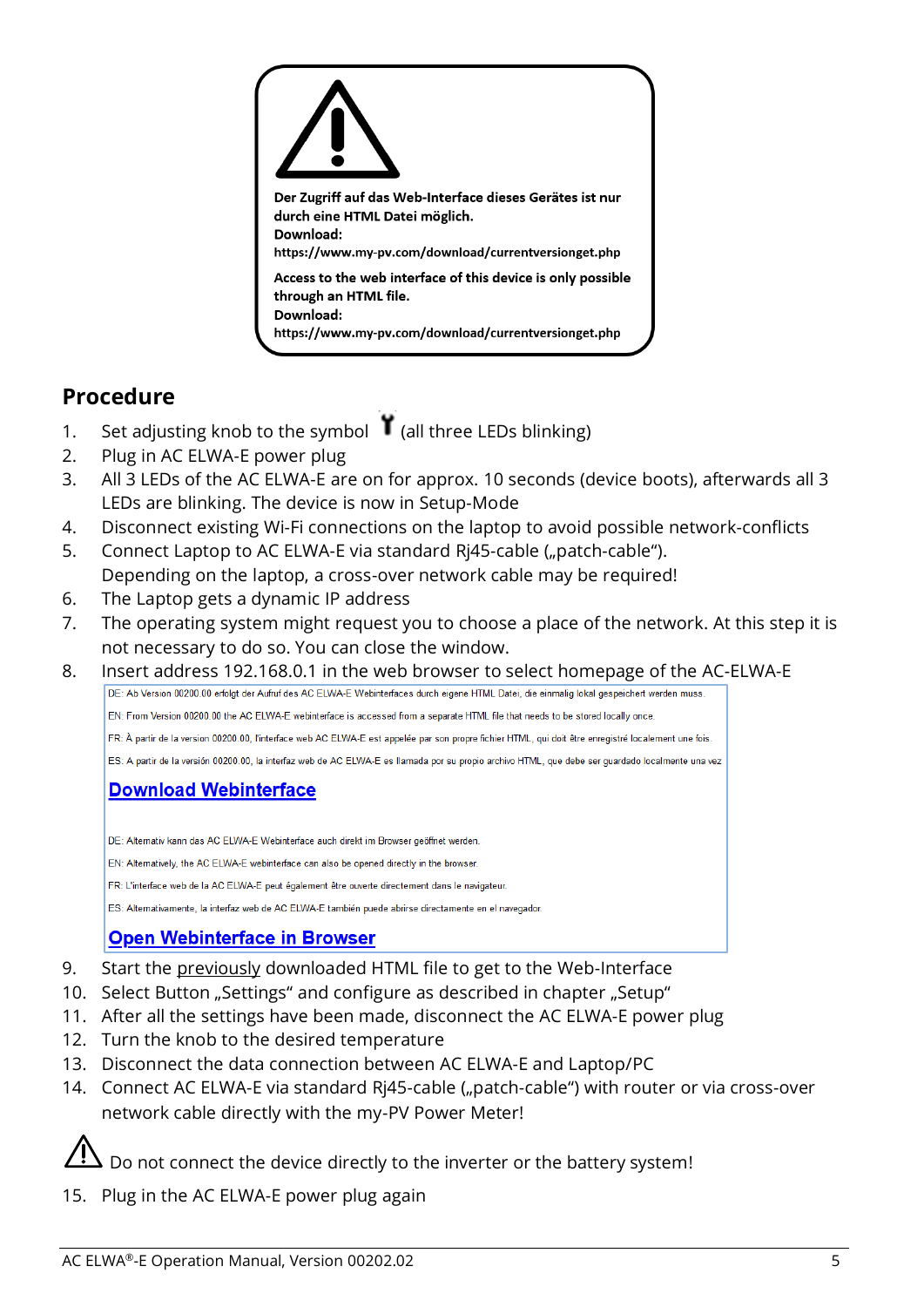If the signal source for the AC ELWA-E is searched with the "Auto Detect" – function, the process can take a few minutes!

If the set-up is done without a router, a connection between PC/Laptop – Router – AC ELWA-E can though be implemented afterwards. See next chapter!

### <span id="page-5-0"></span>**5. Web-Interface**

By means of the HTML file (required for Ethernet firmware version 00200.00 or higher) data of the AC ELWA-E can be retrieved and adjustments can be made.

If the Web-Interface is started via the scanner program, the connection to the device is established automatically.

From firmware version 00201.01onwards, the current Web-Interface allows the selection of French or Spanish in addition to German and English.

If the Web-Interface is started by calling the HTML file, the IP address range of the network in which the device is located must be set once. The entry is saved by the web browser, but the address range can be redefined at any time using the "IP Search Range" button.



From the homepage further pages can be selected via the menu buttons.



A quick selection in the upper right corner allows direct access to the Web-Interface from other my-PV devices in the network. The button "Search Devices" scans the network for my-PV devices.



TIP: If the device search does not produce a result, the IP address can also be entered manually in the address line of the web browser.

URL: … /my-PV Websetup 00XXX.XX.html**?ip=XXX. XXX. XXX. XXX**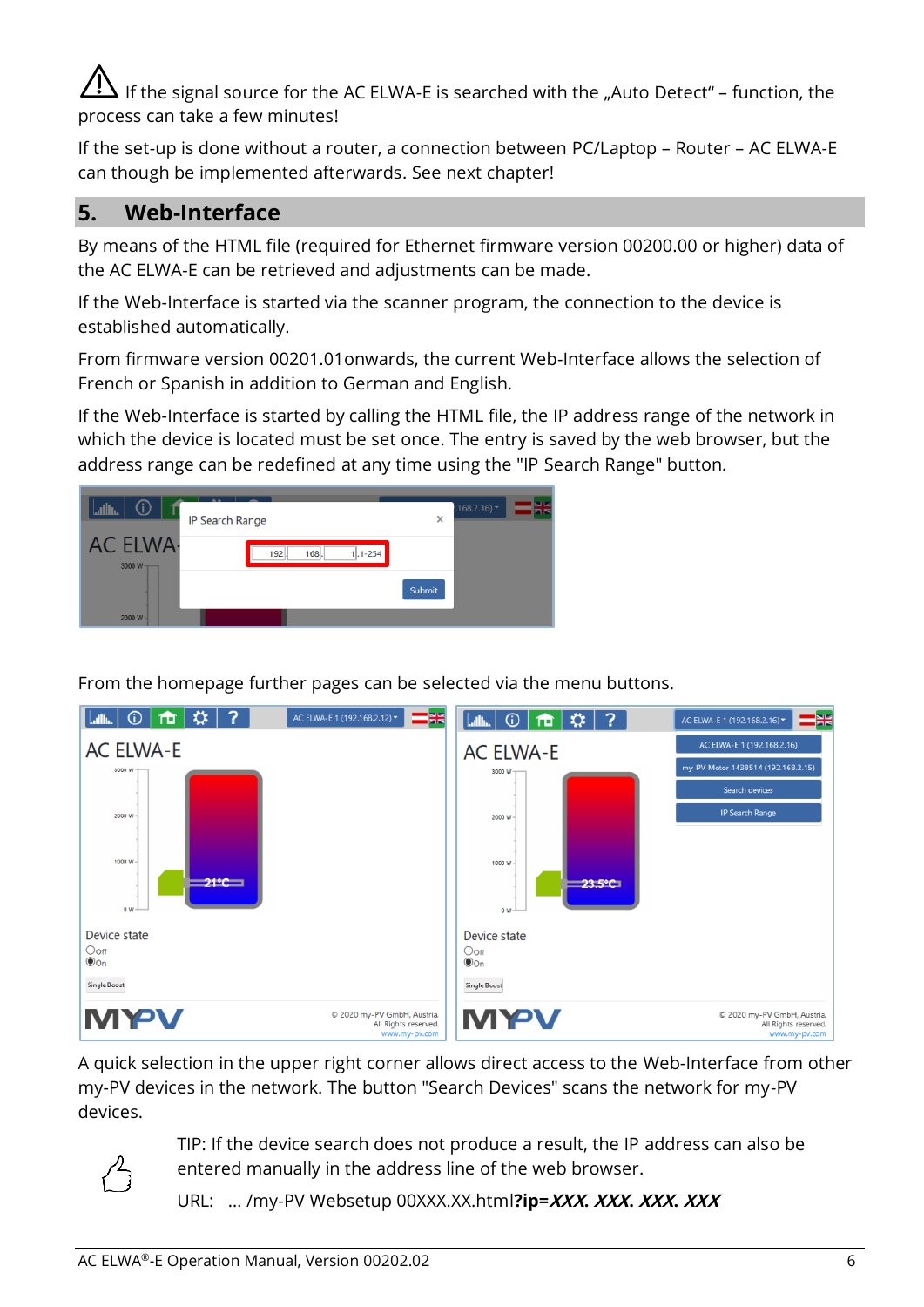Consider that the appearance and the scope of options can change with updated software versions.

## <span id="page-6-0"></span>**Home (homepage)**



The graphic shows the current temperature in the boiler, the bar on the left visualises the power output of the device.

With device state "Off" the control of the AC ELWA-E can be switched off. The status page displays "Status 21, Device disabled".

With the button "Single Boost" the hot water backup can be started immediately once.

The dynamic web pages "Home" and "Status" are displayed without animation by Microsoft Internet Explorer. Recommended browsers are Google Chrome or Mozilla Firefox in the latest versions!

<span id="page-6-1"></span>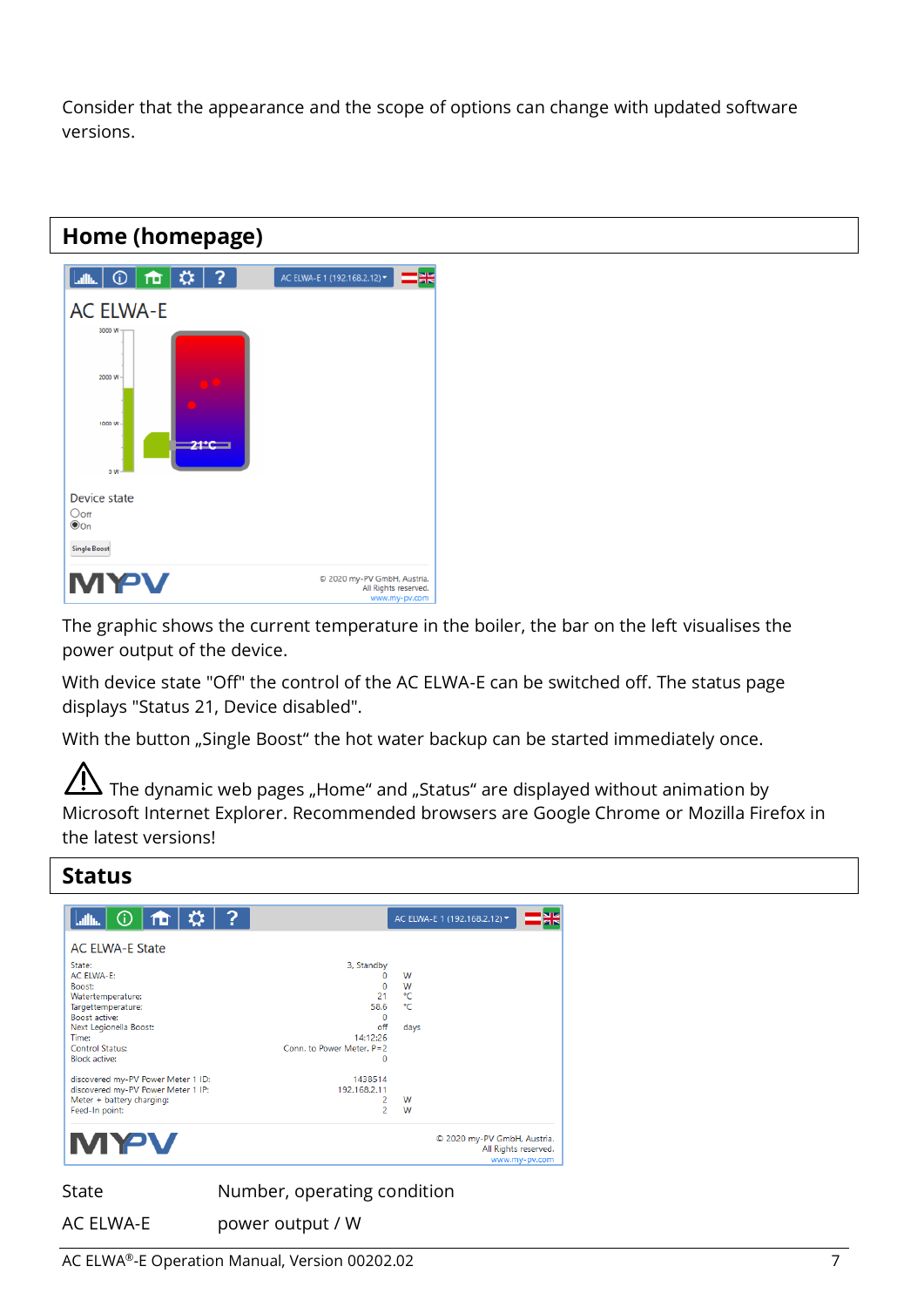| <b>Boost</b>          |                                      | current power for hot water boost / W           |
|-----------------------|--------------------------------------|-------------------------------------------------|
| Watertemperature      |                                      | current water temperature / °C                  |
| Targettemperature     |                                      | adjusted set-point temperature on the knob / °C |
| Boost active          | 0: Boost inactive<br>2: manual boost | 1: boosting via time control                    |
| Next legionella boost |                                      | on/off, days                                    |
| Time                  |                                      | system time of the device / hh:mm:ss            |
| <b>Control Status</b> |                                      | describes the current control mode              |
| Block active          |                                      | Shows whether the device is blocked             |

Depending on which other measurements are queried in the system (see "Measurement Settings"), the status overview also provides information on these variables.

## <span id="page-7-0"></span>**Data logger**

A graphical information of the operating data is provided in the data platform my-PV.LIVE (see "Cloud Mode").



#### <span id="page-7-1"></span>**Setup**

On this page all adjustments of the device can be made.

#### <span id="page-7-2"></span>**Boost Settings**

As an option, the AC ELWA-E can also ensure a minimum temperature in addition to the normal excess power operation. During backup operation the device is supplied with a power of 3kW.

| ▲ Hot Water Boost  |                        |  |
|--------------------|------------------------|--|
| <b>Boost Mode:</b> | Doff<br>Offline Active |  |
|                    | <b>Single Boost</b>    |  |
| <b>Boost Temp:</b> | 35                     |  |
| Start Hour1:       | 17                     |  |
| Stop Hour1:        | 23                     |  |
| Start Hour2:       | 5                      |  |
| Stop Hour2:        |                        |  |
|                    | Save                   |  |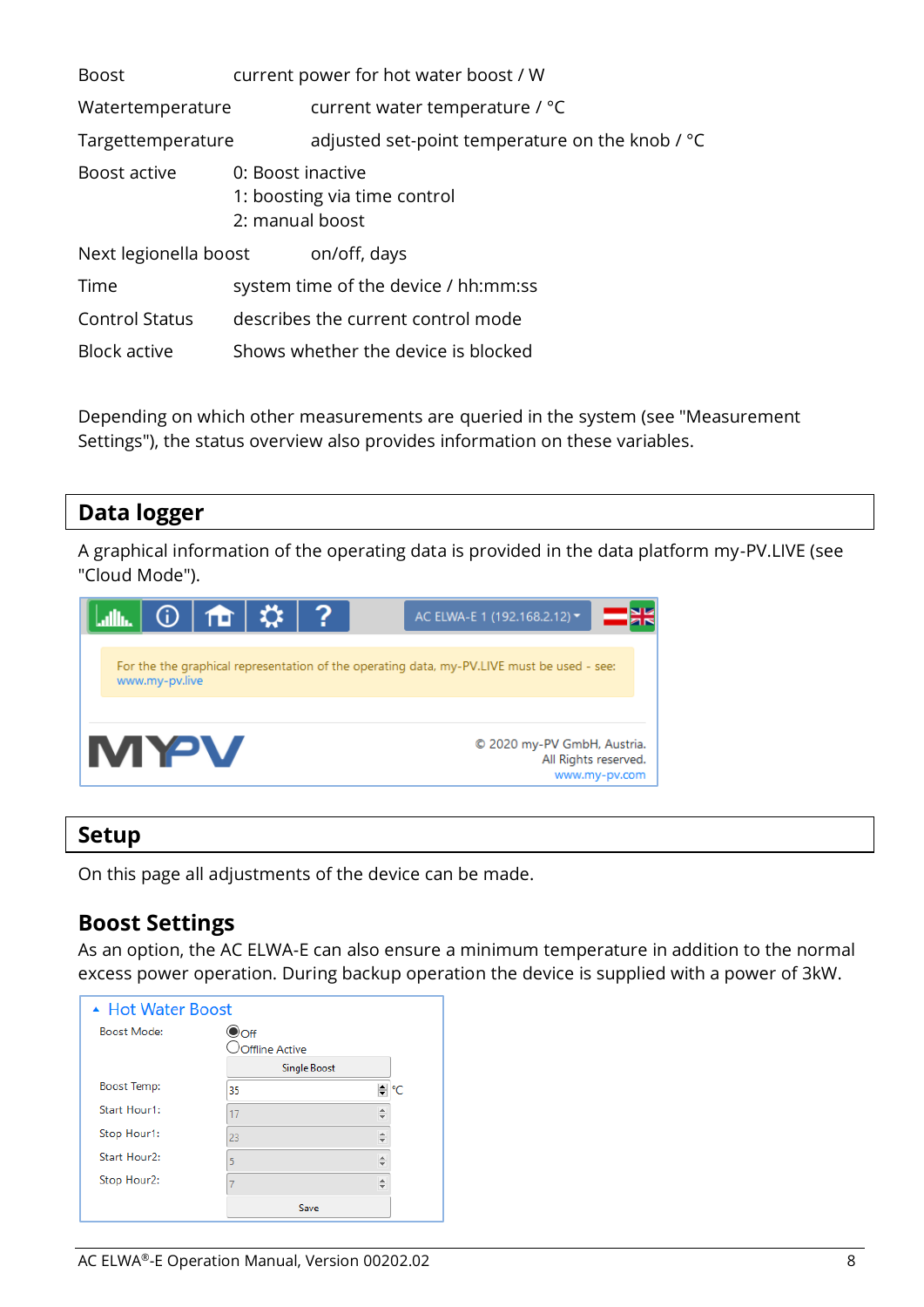Boost Mode Off

This is the factory preset. Hot water securing is deactivated. Only PV-excess is used.

Offline Active Hot water securing works independent from the status of the network-connection (even at network-incidents).

With the button "Single Boost" the hot water backup can be started immediately once

- Boost Temp Set-point temperature for hot water backup
- Start Hour1: Start of boost time window 1
- Stop Hour1: End of boost time window 1
- Start Hour2: Start of boost time window 2

Stop Hour2: End of boost time window 2

Two boost timeframes can be defined per day. These frames may overlap.

Start hour and stop hour refer to the same calendar day. If a time window is defined over midnight, hot water backup will not start!

If the adjusted start-hour is after the stop-hour, hot water backup will not start!

# <span id="page-8-0"></span>**Legionella Protection**

| ▲ Legionella Protection      |             |      |
|------------------------------|-------------|------|
| Avoidance of<br>Legionella:  | $\odot$ off |      |
| <b>Activation Intervall:</b> | 7           | Days |
| <b>Start Hour:</b>           | 20          |      |
| Target Temp:                 | 60          | ∘∩   |
|                              | Save        |      |

To ensure drinking water hygiene, a period of time can be specified up to which an adjustable minimum temperature must be reached again after the last time this value has been reached. The number of days of this period is adjustable between 1 and 14. A time at which the legionella program is to be started can be specified. The factory preset values of the days is 7, the start time is 8 pm, the temperature is 60 °C, the legionella program is "Off".

The AC ELWA-E is then supplied with a power of 3kW.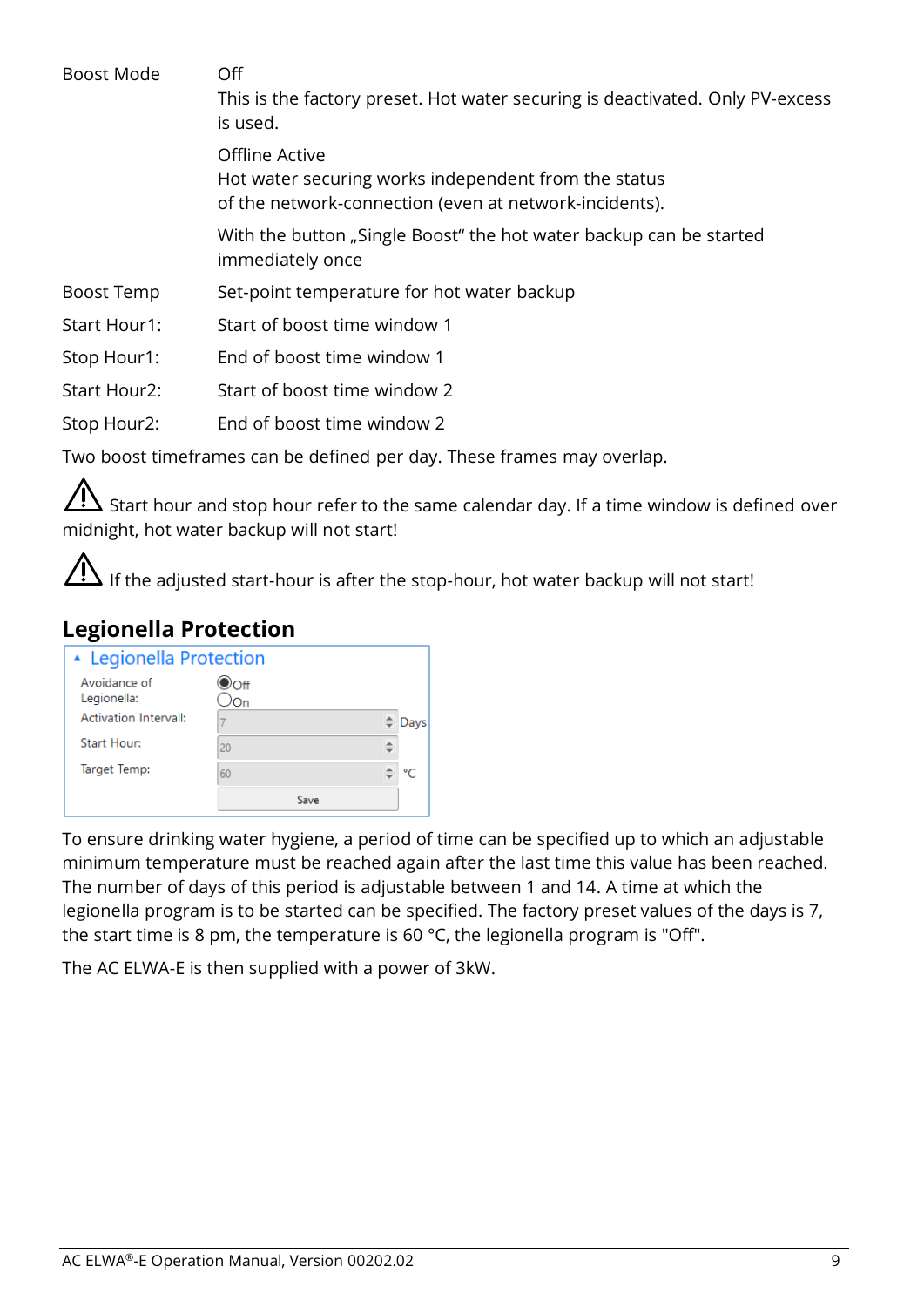## <span id="page-9-0"></span>**Time**

| $\triangle$ Time          |                          |
|---------------------------|--------------------------|
| Current AC FIWA<br>Time:  | 14:41:07                 |
| <b>AC ELWA Timezone:</b>  | 2 (Press save to update) |
| PC Timezone:              |                          |
| NTP Server IP<br>Address: | 131 후 130 후 251 후 107 후  |
|                           | Save                     |
| Time:                     | 13:41:17                 |
|                           | Set to PC Time           |

In case of an available internet connection via a router, AC ELWA-E gets its time setting automatically from the web but it doesn't determine the particular time zone. That information can be transferred from the Laptop/PC by pressing the "Save/Speichern" Button. The re-setting of the ELWA-time to the new time zone can last a few minutes.

 $\overline{\Delta}$  Usually the time zone on the Laptop/PC shifts with the change from summer to wintertime. This shift can also be adopted with the "**Save/Speichern**" Button. An automatic time shift from summer to winter is not scheduled.

**NTP-Timeserver-address**: can be changed if necessary. (NTP = Network Time Protocol).

When there is no connection to the internet, the current time zone setting can be transferred from the Laptop/PC by pressing "**Set to PC Time / Auf PC Zeit stellen**".

 $\overline{\Delta}$  If the device has no internet connection via router, the time setting is lost after a power outage.

## <span id="page-9-1"></span>**Control Settings**

| ▲ Control Settings                                                                                                                                               |                                                           |  |
|------------------------------------------------------------------------------------------------------------------------------------------------------------------|-----------------------------------------------------------|--|
| Control Type:<br>ELWA Number > 1: only<br>'Slave' selectable.                                                                                                    | <b>Auto Detect</b>                                        |  |
| Control Source IP Address:                                                                                                                                       | $\overline{0}$<br> 0 <br>$\overline{0}$<br>$\overline{0}$ |  |
| <b>Control Status:</b>                                                                                                                                           | Conn. to Power Meter, P=2                                 |  |
| Power Timeout:                                                                                                                                                   | 10                                                        |  |
| Control Target:<br>Negative value means feed-<br>in. Only change this value if<br>you are familiar with the<br>control strategy - read Help<br>for more details. | $-10$                                                     |  |
| Block start / stop hour:                                                                                                                                         | 12<br>8                                                   |  |
|                                                                                                                                                                  | Save                                                      |  |

In this section the choice of the signal source for the AC ELWA-E is made.

 $\overline{\Delta}$  A control type can only be selected if the AC ELWA-E has the factory preset device number 1. See "Basic settings".

As a factory pre-set the control mode "**Auto Detect**" is present. The device automatically searches for compatible sources. Some compatible manufacturers are not recognizable by the "**Auto Detect**" function!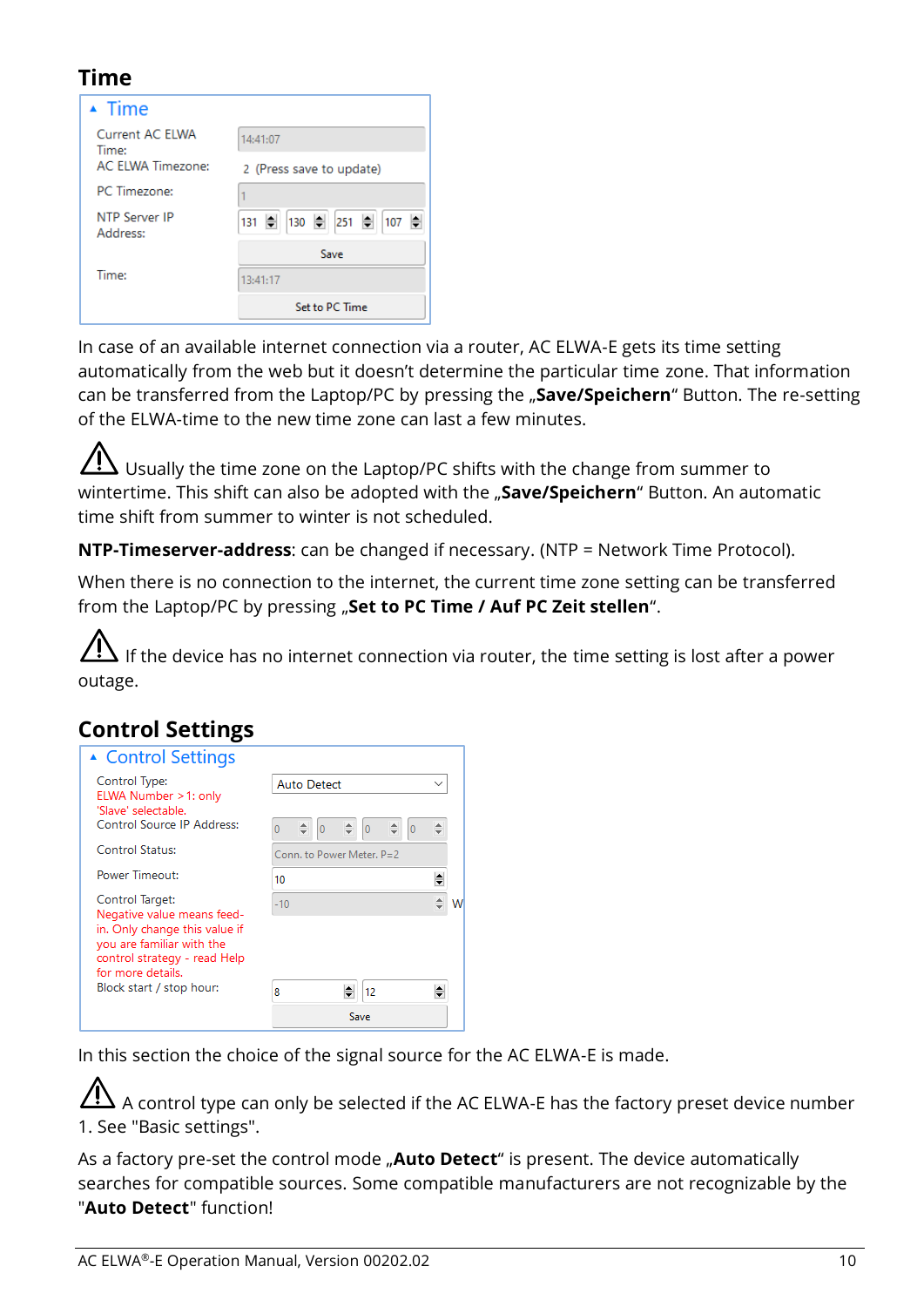The "**Auto Detect"** function can only be effective when just one signal source is present in the network. If there are more different sources (e.g. several inverters), a manual setting is essential for a correct functionality!

For certain compatible sources the choice between "**Auto**" (automatic IP-search of the device) or "**Manual**" (manual entry of the IP address of the source) is possible. "**Manual**" is necessary when there are several compatible sources in the network and a special one of them should be chosen as the control system.

The control mode **"my-PV Power Meter direct"** has to be selected when a direct data connection between the Power Meter and the AC ELWA-E is made (without network).

 $\overline{\Delta}$  For this type of connection a crossover patch cable has to be used!

If the AC ELWA-E is also used for the optional hot water boost-backup, then the direct connection is not recommended since time and boost-backup settings are much easier to set via the network!

 $\mathcal{I}!$  It can take up to a minute before the direct connection is established!

| Signalsource                             | <b>Comments</b>                                                                                                                                              |
|------------------------------------------|--------------------------------------------------------------------------------------------------------------------------------------------------------------|
| my-PV Power Meter Auto                   | Connection to my-PV power meter in the network is set up automatically. Setting up<br>the connection may take up to a minute!                                |
| my-PV Power Meter Manual                 | Connection to my-PV power meter in the network is set up by entering the IP address<br>manually.                                                             |
| my-PV Power Meter Direct                 | Connection to the my-PV Power Meter is established directly without a network. A<br>crossover network cable must be used for this type of connection!        |
| Adjustable Modbus TCP<br>(Sunspec etc)   | Explanation below.                                                                                                                                           |
| Carlo Gavazzi Manual                     | Approved for meter type EM24 with Modbus TCP.                                                                                                                |
| Fronius Auto / Manual                    | Smart Meter required.                                                                                                                                        |
| Fronius Gen24 Manual                     | For Modbus control Sunspec must be activated.                                                                                                                |
| Fronius Sunspec Manual                   |                                                                                                                                                              |
| GoodWe Manual                            | Works with inverters that communicate via the GoodWe LAN module (not WIFI) using<br>Modbus TCP.                                                              |
|                                          | For systems with battery storage, a value of 290W feed-in is preset as the target value<br>of the control; without a battery, the value can also be reduced. |
| http                                     | A description of this open protocol is available in a separate document, which will be<br>provided on request.                                               |
| Huawei (Modbus TCP) Manual               | Works with Huawei devices that communicate via Modbus TCP, such as the Huawei<br>Smart Dongle-WLAN-FE!                                                       |
|                                          | Note: From dongle firmware SPC124, TCP must be activated locally via the Huawei app!                                                                         |
| KACO TL1 + TL3 Manual                    | Sunspec must be enabled on inverter.                                                                                                                         |
| Kostal PIKO IQ Plenticore plus<br>Manual | Suitable electricity meters please refer to the Kostal descriptions.<br>Modbus must be activated on the inverter.                                            |
| Kostal Smart Energy Meter<br>Manual      | Device ID as set on the device.<br>Modbus Settings - Modbus TCP - set "Enable TCP Slave" active                                                              |
| MEC electronics Manual                   | Approved for meter type MECmeter.                                                                                                                            |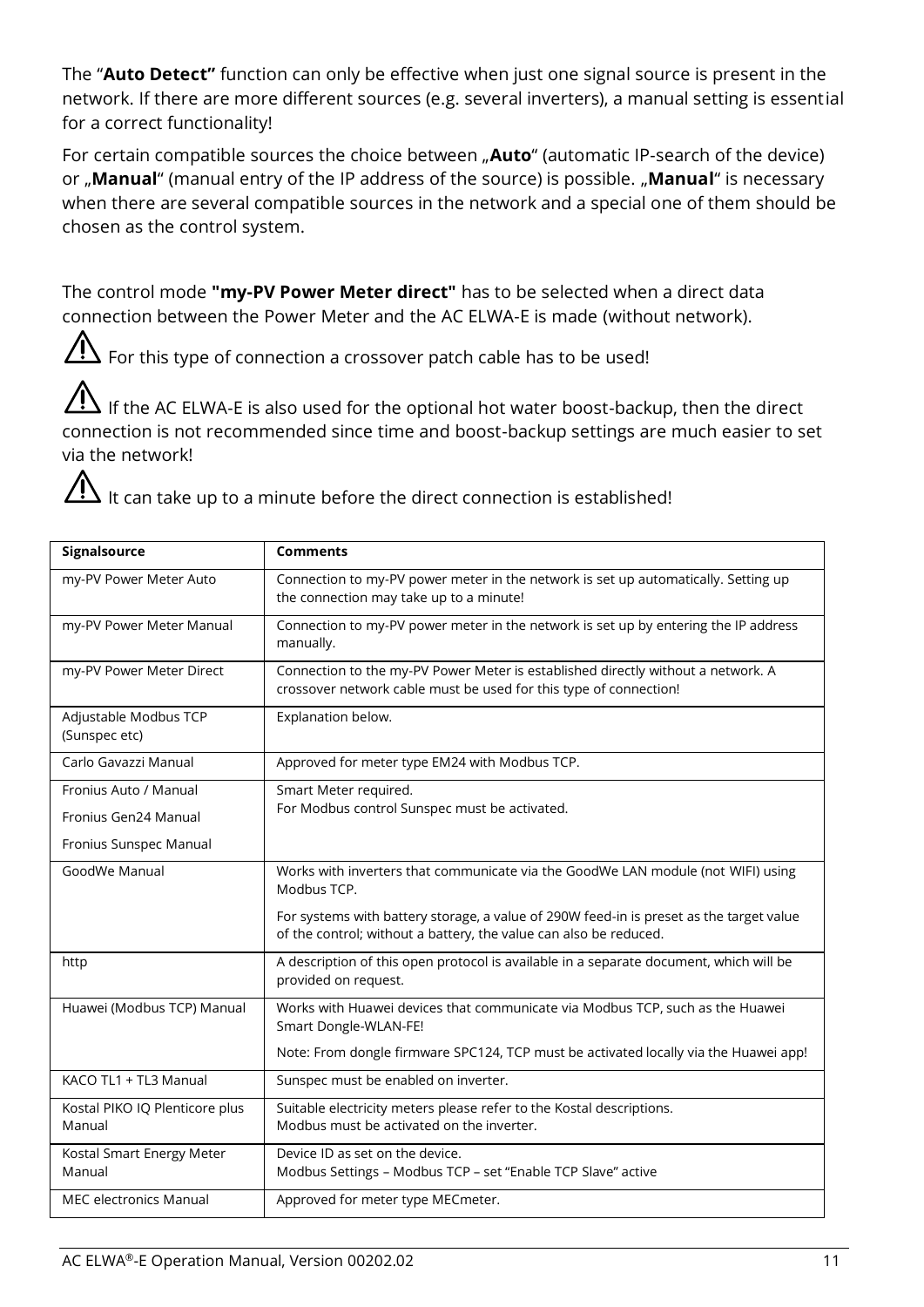| Modbus TCP                         | A description of this open protocol is available in a separate document, which will be<br>provided on request.                                                                                                                                                                                                           |
|------------------------------------|--------------------------------------------------------------------------------------------------------------------------------------------------------------------------------------------------------------------------------------------------------------------------------------------------------------------------|
| <b>RCT Power Manual</b>            |                                                                                                                                                                                                                                                                                                                          |
| Slave                              | Cannot be selected manually. See chapter "Fehler! Verweisquelle konnte nicht<br>gefunden werden."                                                                                                                                                                                                                        |
| SMA Direct meter<br>communication  | This control type is available for the SMA Energy Meter and SMA Sunny Home Manager<br>devices.                                                                                                                                                                                                                           |
| Auto / Manual                      | If this control type is carried out by the Sunny Home Manager, the superordinate<br>energy planning for the my-PV device is then not given. There is also no visualization in<br>the Load Balance. However, the power control is then carried out significantly faster<br>than with the control type "SMA Home Manager". |
| <b>SMA Home Manager</b>            | The power signal which the SMA Sunny Home Manager gives the my-PV device<br>depends not only on the feed-in, but also on the superordinate energy planning.                                                                                                                                                              |
| SolarEdge Manual                   | Modbus TCP must be enabled on SolarEdge.<br>The communication usually works either via port 502 or 1502.                                                                                                                                                                                                                 |
|                                    | According to the latest information from SolarEdge, this control only works when<br>connected via LAN, not WLAN.                                                                                                                                                                                                         |
| Steca Auto                         |                                                                                                                                                                                                                                                                                                                          |
| Sungrow Manual                     | Works with Sungrow devices that communicate via Modbus TCP.                                                                                                                                                                                                                                                              |
| Varta Auto / Manual                | ٠                                                                                                                                                                                                                                                                                                                        |
| Victron Energy 1ph / 3ph<br>Manual | With Modbus control, the excess power control can be selected according to one or<br>three phases.                                                                                                                                                                                                                       |



#### TIP: For many of these **and other manufacturers** there are separate instructions for the required settings. More information about compatible manufacturers can be found **[here](https://www.my-pv.com/en/info/compatible-manufacturers)**.

 $'$  Not every control type is approved for hybrid systems with battery storage. If required, please contact the technical support of my-PV.

For some control types the IP address must be set manually. This must not change during operation (e.g. by a DHCP router), otherwise the AC ELWA-E loses the control signal.

 $\overline{\Delta}$  When controlled by an inverter, a feed-in meter is required in the system. The query of the inverter otherwise provides no data.

 $\bigwedge$  We ask for your understanding that we cannot do any binding support for third-party products. For questions about third-party products, please contact the technical support of the respective company.

 $\Delta$  Operation with battery may require additional control parameters. In this case, please contact the technical support of my-PV.

With the setting "**Power Timeout**" the timeout of AC ELWA-E can be changed for the modes "http", "Modbus TCP" and "Adjustable Modbus TCP".

The parameter "**Control Target**" specifies the set point of the power at the metering point. A negative value means feed-in. The factory pre-set of the set-point is -50 W. This parameter can be freely chosen in a range between -500 and +500 W.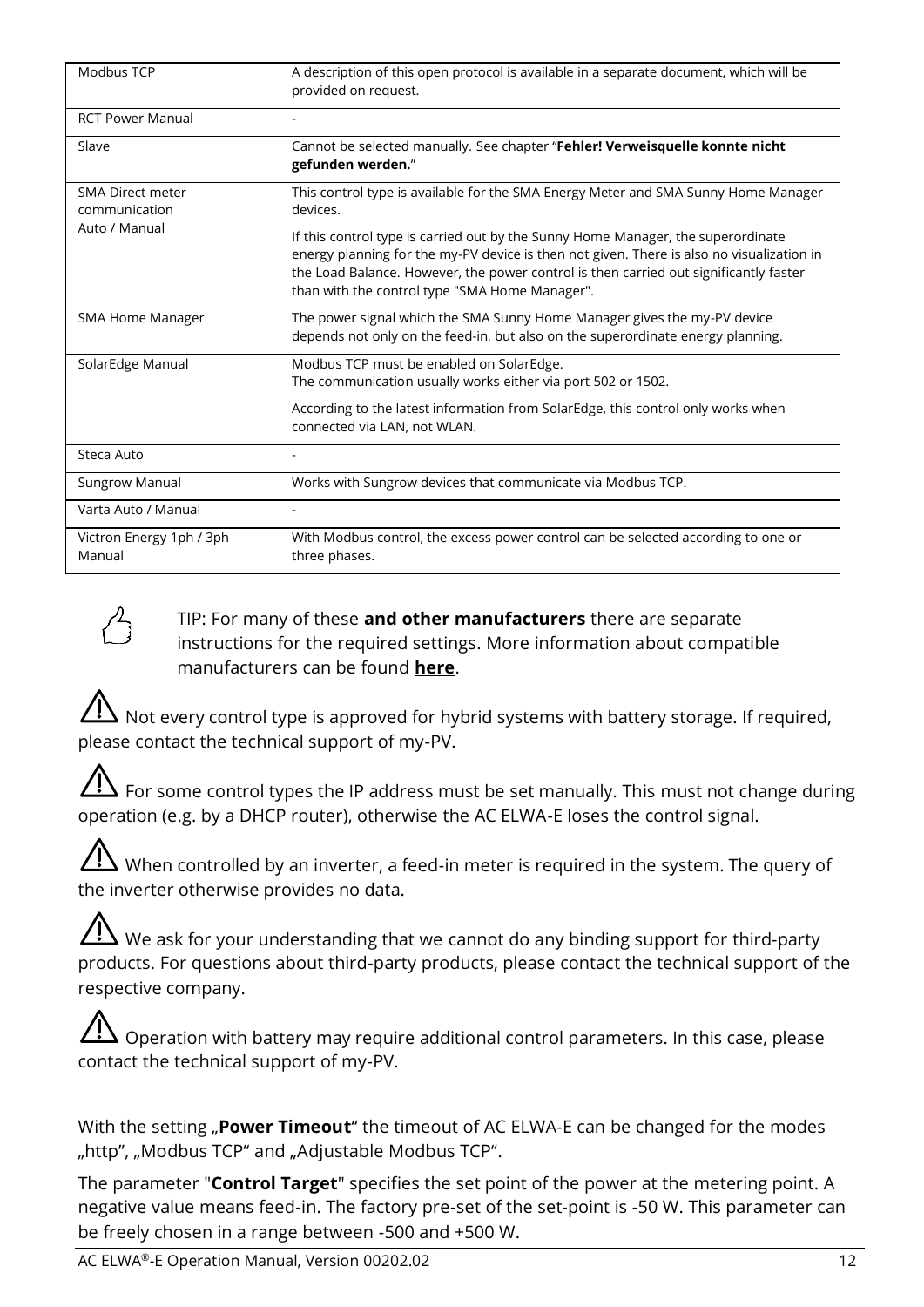The function "**Block**" allows to define a time window within AC ELWA-E must not run. Unlike the two time frames for hot water securing the transition to the following day is possible (Start Hour is higher than Stop Hour). For example, this function can be used to give an existing battery time for charging and to do the water heating subordinate.



With the **"Adjustable Modbus TCP"** control mode, the AC ELWA-E receives the power-value in the feed-in point from an inverter or Modbus counter. The required communication registers shall be set according to the manufacturer's description.

Device ID must be set to the Modbus ID of the external device.

| ▲ Control Settings                                                                                                                                        |                                                                              |   |
|-----------------------------------------------------------------------------------------------------------------------------------------------------------|------------------------------------------------------------------------------|---|
| Control type:<br>ELWA Number > 1: only 'Slave' selectable.<br>Control source IP address:                                                                  | Adjustable Modbus TCP (Sun v<br>$\hat{C}$                                    |   |
| Device ID:                                                                                                                                                | $\hat{\mathbin{\circ}}$<br>o<br>Ō<br>0<br>0<br>$\hat{\cdot}$<br>1            |   |
| Device port:                                                                                                                                              | $\hat{\cdot}$<br>502                                                         |   |
| Register range:                                                                                                                                           | <b>Holding registers</b><br>$\checkmark$                                     |   |
| Sign:                                                                                                                                                     | - feed in<br>$\checkmark$                                                    |   |
| Meter register:                                                                                                                                           | $\hat{\cdot}$<br>Int16<br>1000<br>$\checkmark$                               |   |
| Separate meter register for feed-in<br>(0 if not present):                                                                                                | $\hat{\cdot}$<br>$\mathbf 0$                                                 |   |
| Scale register:                                                                                                                                           | ó<br>1001<br>none<br>$\checkmark$                                            |   |
| L1/L2/L3 registers:                                                                                                                                       | $\hat{\cdot}$<br>$\hat{\cdot}$<br>$\hat{\mathcal{C}}$<br>$\circ$<br>lo<br>lo |   |
| L1/L2/L3 type:                                                                                                                                            | Int16<br>$\checkmark$                                                        |   |
| L1/L2/L3 scale registers:                                                                                                                                 | $\hat{\cdot}$<br>$\hat{\cdot}$<br>$\hat{C}$<br>lo<br>$\overline{0}$<br>lo    |   |
| L1/L2/L3 scale registers type:                                                                                                                            | $\checkmark$<br>none                                                         |   |
| Battery charging power sign:                                                                                                                              | + charging<br>$\checkmark$                                                   |   |
| Battery charging power register:                                                                                                                          | $\hat{\cdot}$<br>$\bullet$<br>Int16<br>$\check{ }$                           |   |
| Battery charging power scale register:                                                                                                                    | $\hat{\cdot}$<br>$\overline{0}$<br>$\checkmark$<br>none                      |   |
| Control state:                                                                                                                                            | Conn. to Power Meter, P=0                                                    |   |
| Power timeout:                                                                                                                                            | $\hat{\cdot}$<br>10                                                          |   |
| Control target:<br>Negative value means feed-in. Only change this<br>value if you are familiar with the control strategy -<br>read Help for more details. | $\hat{\mathbin{\hspace{1pt}\circ}}$<br>$-50$                                 | N |
| Block start / stop hour:                                                                                                                                  | $\hat{\cdot}$<br>$\hat{\cdot}$<br>lo<br>$\circ$                              |   |
|                                                                                                                                                           | Save                                                                         |   |

 $\bigwedge$  This type of control is currently not approved for hybrid systems with battery storage.

With the settings "Adjustable Modbus TCP (Sunspec etc)", the IP address of the signal source must not change during operation (eg by a DHCP router), otherwise the AC ELWA-E loses the control signal.

 $\Delta$  When controlled by an inverter, a feed-in meter is required in the system. The query of the inverter otherwise provides no data.

We ask for your understanding that we cannot do any binding support for third-party products. For questions about third-party products, please contact the technical support of the respective company.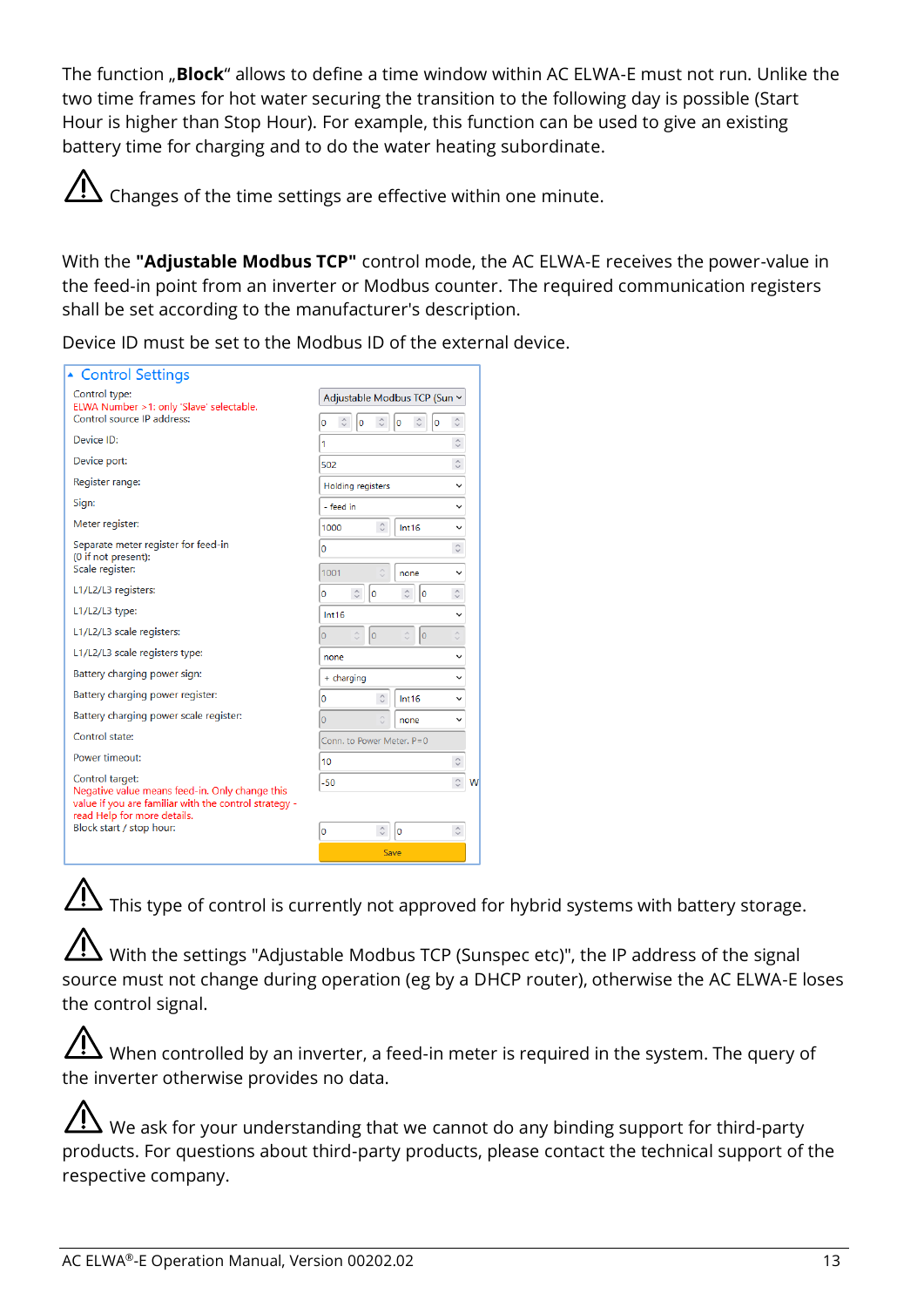Operation with battery may require additional control parameters. In this case, please contact the technical support of my-PV.

#### <span id="page-13-0"></span>**Measurement Settings**

As an option, other measurements can be queried in the system in addition to PV excess measurement and visualise them on the my-PV.LIVE data platform. Available variables are PV power, Battery power, EV Charging station power and Heat pump power.

If you are using the my-PV Power Meter to detect these values, you must enter the ID (serial number) of the device. You will find this number on the device.



If the measured values come from an inverter or Modbus meter, the required communication registers shall be set according to the manufacturer's description.

 $\Delta$  We ask for your understanding that we cannot do any binding support for third-party products. For questions about third-party products, please contact the technical support of the respective company.

| <b>Measurement Settings</b>                                                                                                                                                                                                                                                                       |                |                          |                              |               |
|---------------------------------------------------------------------------------------------------------------------------------------------------------------------------------------------------------------------------------------------------------------------------------------------------|----------------|--------------------------|------------------------------|---------------|
| Excess power in the grid feed-in point is already detected by the device configured for control (see Control<br>Settings). In addition, these measured variables can optionally be detected for display in the my-pv.LIVE cloud.<br>They have no relevance for the operation of the my-PV device. |                |                          |                              |               |
| <b>Photovoltaic power</b>                                                                                                                                                                                                                                                                         |                |                          |                              |               |
| Measure source:                                                                                                                                                                                                                                                                                   |                |                          | <b>Adjustable Modbus TCP</b> |               |
| Modbus IP address:                                                                                                                                                                                                                                                                                | $\bullet$<br>٥ | $\overline{0}$<br>le.    | $\bullet$ 0<br>۱o            | $\frac{1}{2}$ |
| Device ID / Port:                                                                                                                                                                                                                                                                                 | 2              | $\div$                   | 502                          | ÷             |
| Register range:                                                                                                                                                                                                                                                                                   |                | <b>Holding registers</b> |                              |               |
| Meter register:                                                                                                                                                                                                                                                                                   | 40499          | $\rightarrow$            | Int32                        |               |
| Scale register:                                                                                                                                                                                                                                                                                   | $\circ$        | ÷.                       | none                         |               |
| L1/L2/L3 registers:                                                                                                                                                                                                                                                                               | o              | $\bullet$<br>$ 0\rangle$ | ÷<br>lo                      | H             |
| L1/L2/L3 type:                                                                                                                                                                                                                                                                                    | Int16          |                          |                              |               |
| L1/L2/L3 scale registers:                                                                                                                                                                                                                                                                         | $\overline{0}$ | $-1$ 0                   | le-<br>lo                    | lф            |
| L1/L2/L3 scale registers<br>tuno                                                                                                                                                                                                                                                                  | none           |                          |                              |               |
| Without PV power block                                                                                                                                                                                                                                                                            | $\odot$ Off    |                          |                              |               |
| device:<br><b>Battery power</b>                                                                                                                                                                                                                                                                   | OOn            |                          |                              |               |
| Measure source:                                                                                                                                                                                                                                                                                   | none           |                          |                              |               |
| <b>EV Charging station power</b>                                                                                                                                                                                                                                                                  |                |                          |                              |               |
| Measure source:                                                                                                                                                                                                                                                                                   | none           |                          |                              |               |
| <b>Heat pump power</b><br>Measure source:                                                                                                                                                                                                                                                         |                |                          |                              |               |
|                                                                                                                                                                                                                                                                                                   | none           |                          |                              |               |
|                                                                                                                                                                                                                                                                                                   |                |                          | Save                         |               |

At the measuring point "Photovoltaic power" it is possible to block the my-PV device if the inverter does not produce any power. The operation for optional boost-backup is not affected by this.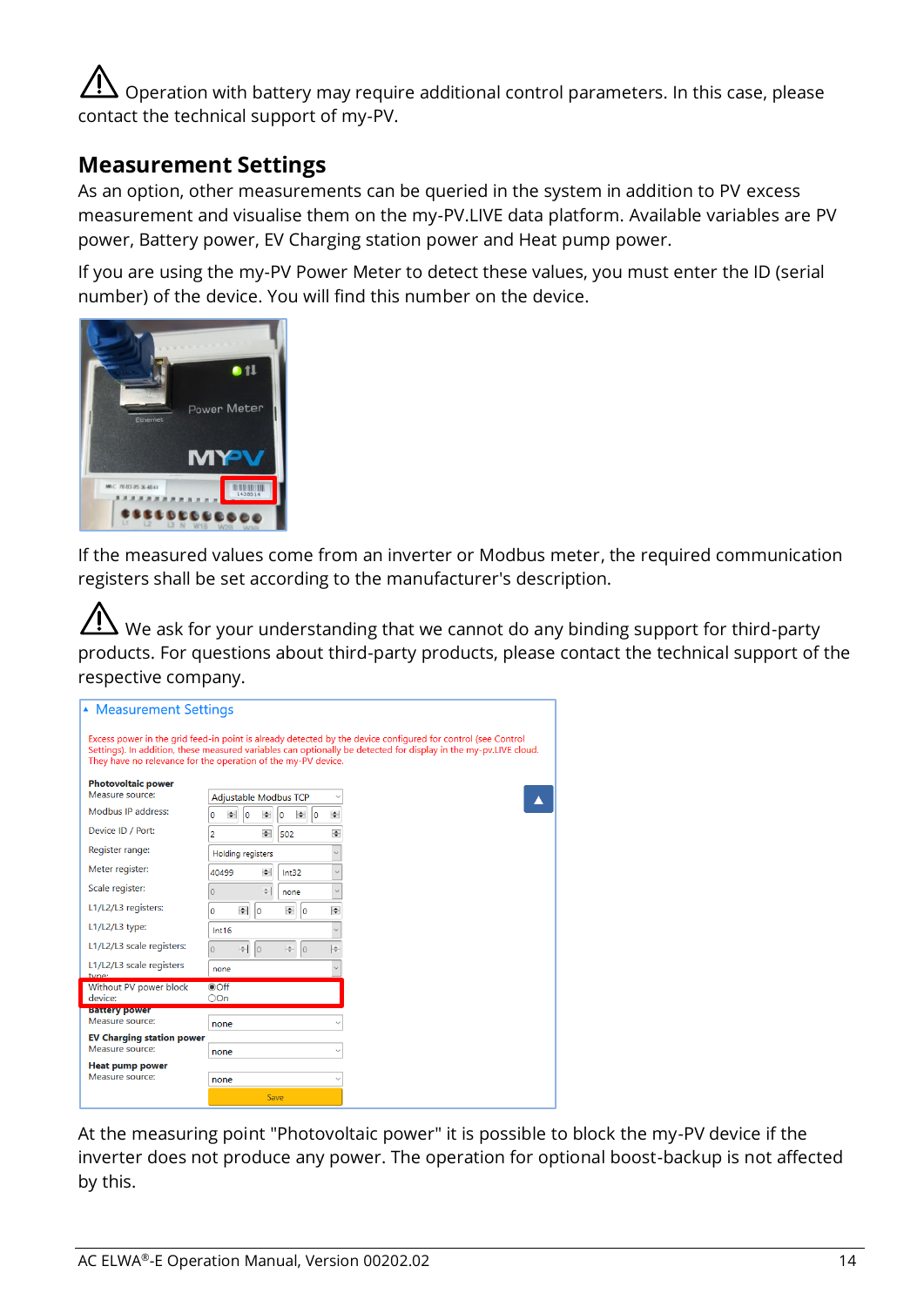# <span id="page-14-0"></span>**EV Function**

More information on compatible charging stations can be found **[here](https://www.my-pv.com/en/info/compatible-manufacturers)**.

## <span id="page-14-1"></span>**Multi Units**

Several AC ELWA-E, AC•THOR or AC•THOR 9s can also be used in a network. Operation is based on the master/slave principle.

 $\overline{\mathcal{A}}$  When using several devices the following things have to be considered:

- All devices must be connected to the router via a network cable.
- Only one master can be assigned to a signal source and vice versa.
- A maximum of 10 slaves are possible per master.
- All slaves in the network must have different device numbers, even if these are assigned to different masters.
- **All devices must be assigned by permanent IP addresses**. This can be done in two ways:
	- o In the Web-Interface of the respective device (see IP Settings) or via Cloud
	- o By the router (recommended)

#### **Settings on Slaves**

For the slaves only the device numbers have to be specified (see Basic Settings). All other settings are only required on the master.

| $\boxed{\text{min} \hspace{0.2cm} \text{of} \hspace{0.1cm} \text{of} \hspace{0.1cm} \text{of} \hspace{0.1cm} \text{or} \hspace{0.1cm} \text{or} \hspace{0.1cm} \text{?}}$ |                   |               | AC ELWA-E 1 (192.168.2.12) - |  |
|---------------------------------------------------------------------------------------------------------------------------------------------------------------------------|-------------------|---------------|------------------------------|--|
| * Hot Water Boost                                                                                                                                                         |                   |               |                              |  |
| <b>v</b> Legionella Protection                                                                                                                                            |                   |               |                              |  |
| $\overline{\mathbf{r}}$ Time                                                                                                                                              |                   |               |                              |  |
| ▲ Control Settings                                                                                                                                                        |                   |               |                              |  |
| Control Type:<br>ELWA Number > 1: only                                                                                                                                    | Slave             |               |                              |  |
| 'Slave' selectable.<br>Control Source IP<br>Address:                                                                                                                      | $\overline{0}$    |               |                              |  |
| Control Status:                                                                                                                                                           | No Control        |               |                              |  |
| <b>Power Timeout:</b>                                                                                                                                                     | 10                | ÷             |                              |  |
| Control Target:<br>Negative value means<br>feed-in. Only change this<br>value if you are familiar<br>with the control strategy<br>- read Help for more<br>details.        | $-10$             | $\div$ W      |                              |  |
| Block start / stop hour:                                                                                                                                                  | $\div$<br>12<br>8 | $\Rightarrow$ |                              |  |
|                                                                                                                                                                           | Save              |               |                              |  |
| • Measurement Settings                                                                                                                                                    |                   |               |                              |  |
| <b>v</b> FV Function                                                                                                                                                      |                   |               |                              |  |
| • Multi Units                                                                                                                                                             |                   |               |                              |  |
| ▼ IP Settings                                                                                                                                                             |                   |               |                              |  |
| ▲ Basic Settings                                                                                                                                                          |                   |               |                              |  |
| Number:                                                                                                                                                                   | $\overline{2}$    | $\div$        |                              |  |
| Fusetype:                                                                                                                                                                 | 16 A              |               |                              |  |
|                                                                                                                                                                           | Save              |               |                              |  |

As soon as an assignment has been made, further control settings are no longer possible or required. The IP address field is disabled and "Slave" appears in the Control type field.

After a device search in the quick selection at the top right, the slave with the set number appears. Switching between the devices is possible here.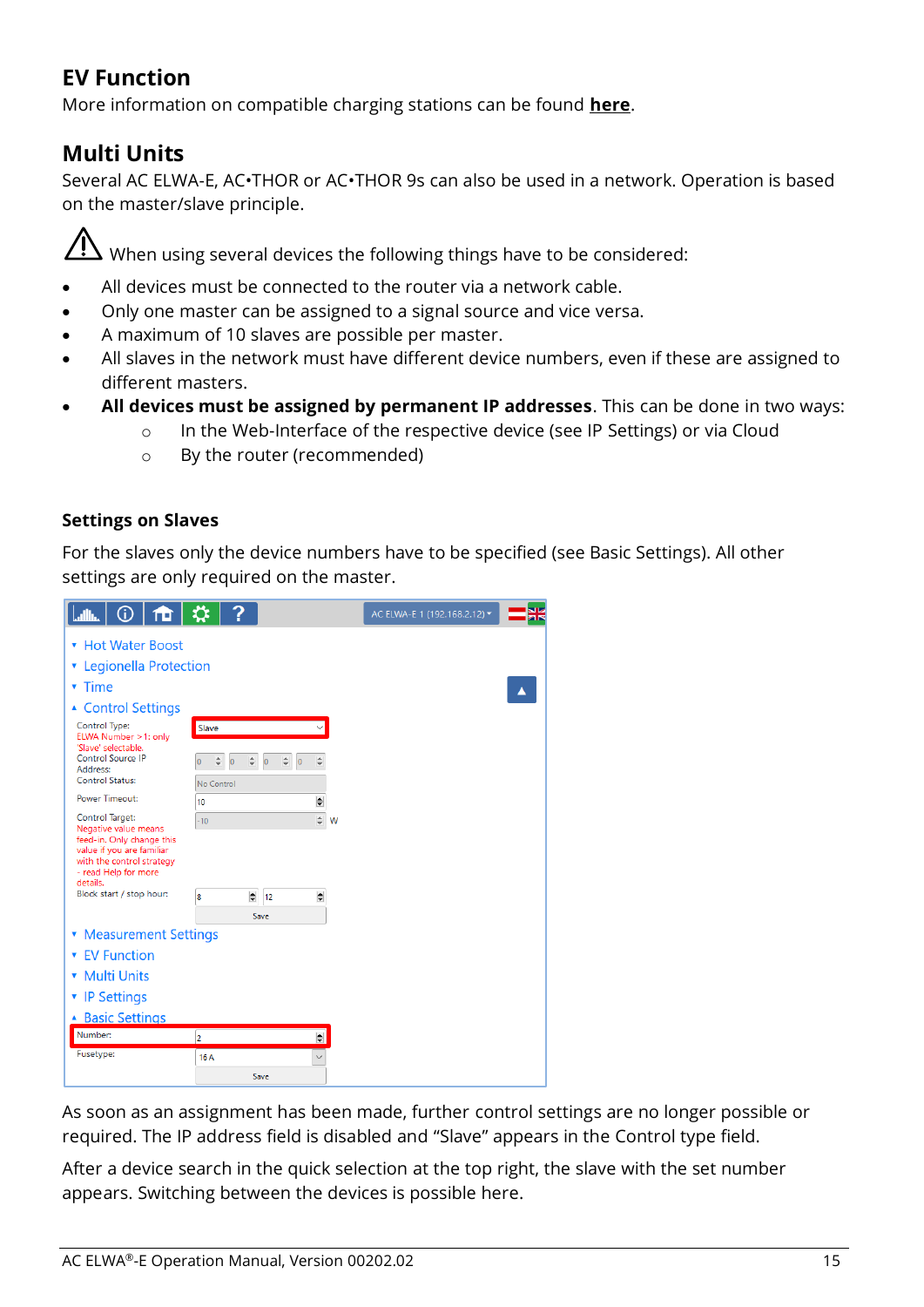

#### **Settings on Master**

Only for devices with number 1 (= master) the following display appears in the setup:



To make the settings for several devices on the master, first choose between **Synchron** and **Stratify**. In the case of synchronous charging, the power is evenly distributed to the master and its slaves. In the case of stratified charge, the devices are controlled one after the other according to their numbers, in each case until the set target temperature is reached.

After selection, please start the "Search for slaves" and activate the desired devices. Then save the setting.

| ▲ Multi Units |                                                                           |                        |
|---------------|---------------------------------------------------------------------------|------------------------|
| Mode:         | ○Off<br>●Synchron<br>○Stratify                                            |                        |
| Slaves:       | Unit No.<br>$\overline{2}$<br>3<br>4<br>5<br>6<br>7<br>8<br>9<br>10<br>11 | Enable<br>ū            |
|               | Save                                                                      | <b>Scan for Slaves</b> |

Scanning is performed via UDP port 16124. Firewalls (or specific router settings) may prevent the AC ELWA-E from being found. (see Placing into operation with router)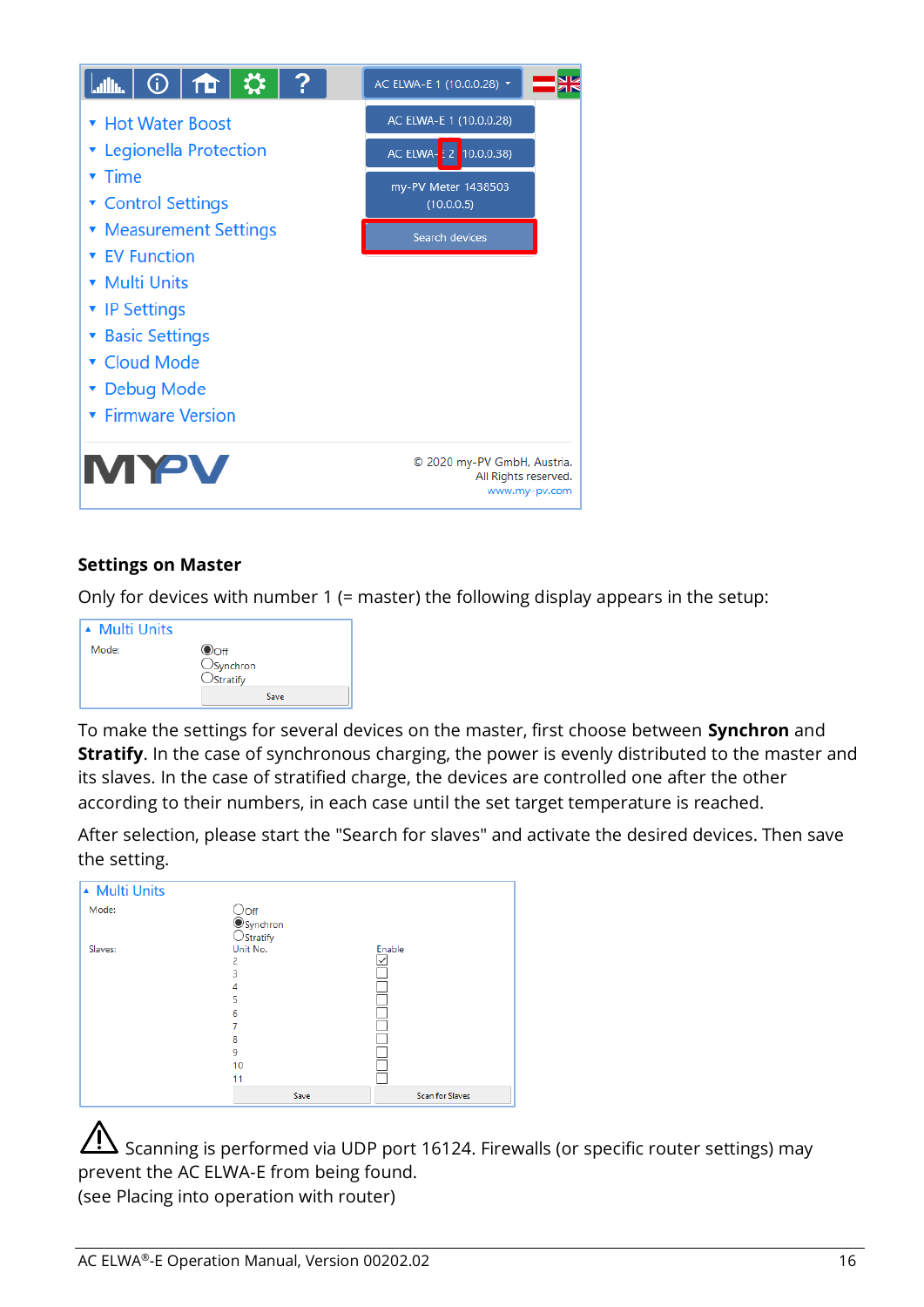### <span id="page-16-0"></span>**IP Settings**

| $\blacktriangle$ IP Settings                                        |                   |
|---------------------------------------------------------------------|-------------------|
| <b>MAC Address:</b>                                                 | 98-6D-35-C0-04-38 |
| <b>Current IP Address:</b>                                          | 192.168.2.12      |
| Current Subnet Mask:                                                | 255,255,0.0       |
| Current Gateway:                                                    | 192.168.2.1       |
| <b>Current DNS:</b>                                                 | 192.168.2.1       |
| DHCP-Mode:                                                          | <b>DHCP</b>       |
| Use static IP only if you are familiar with network administration. | <b>Static IP</b>  |
|                                                                     | Save              |

- DHCP**:** Selection of DHCP is standard, which means the device requests an IP address from the router to which it is connected. This only works when the router is configured as a DHCP server.
- Static IP**:** If there is no DHCP server active in the network or third-party control is desired, a static IP address is necessary.

The settings have to fit with the router, otherwise the device become invisible in the network!

### <span id="page-16-1"></span>**Basic Settings**

| <b>A</b> Basic Settings |      |              |
|-------------------------|------|--------------|
| Number:                 |      |              |
| Fusetype:               | 16 A | $\checkmark$ |
|                         | Save |              |

Number**:** Ex-factory each AC ELWA-E is assigned the number 1. If several devices are used, this setting must be adjusted for the "Slaves" (see Multiple devices).

Fusetyp**:** If the device is connected to a 13 A plug socket, the 13 A setting restricts the maximum power to 2,500 W.

## <span id="page-16-2"></span>**Cloud Mode**



TIP: Inform yourself in advance on the Cloud Mode simply by watching our video explanation (activate English subtitles): **<https://youtu.be/tJtAvwM7-7Q>**

If your device has a device key, a connection to the data platform **my-PV.LIVE** possible. You will find it glued on the enclosed assembly instructions.



Activate the cloud mode and save the settings.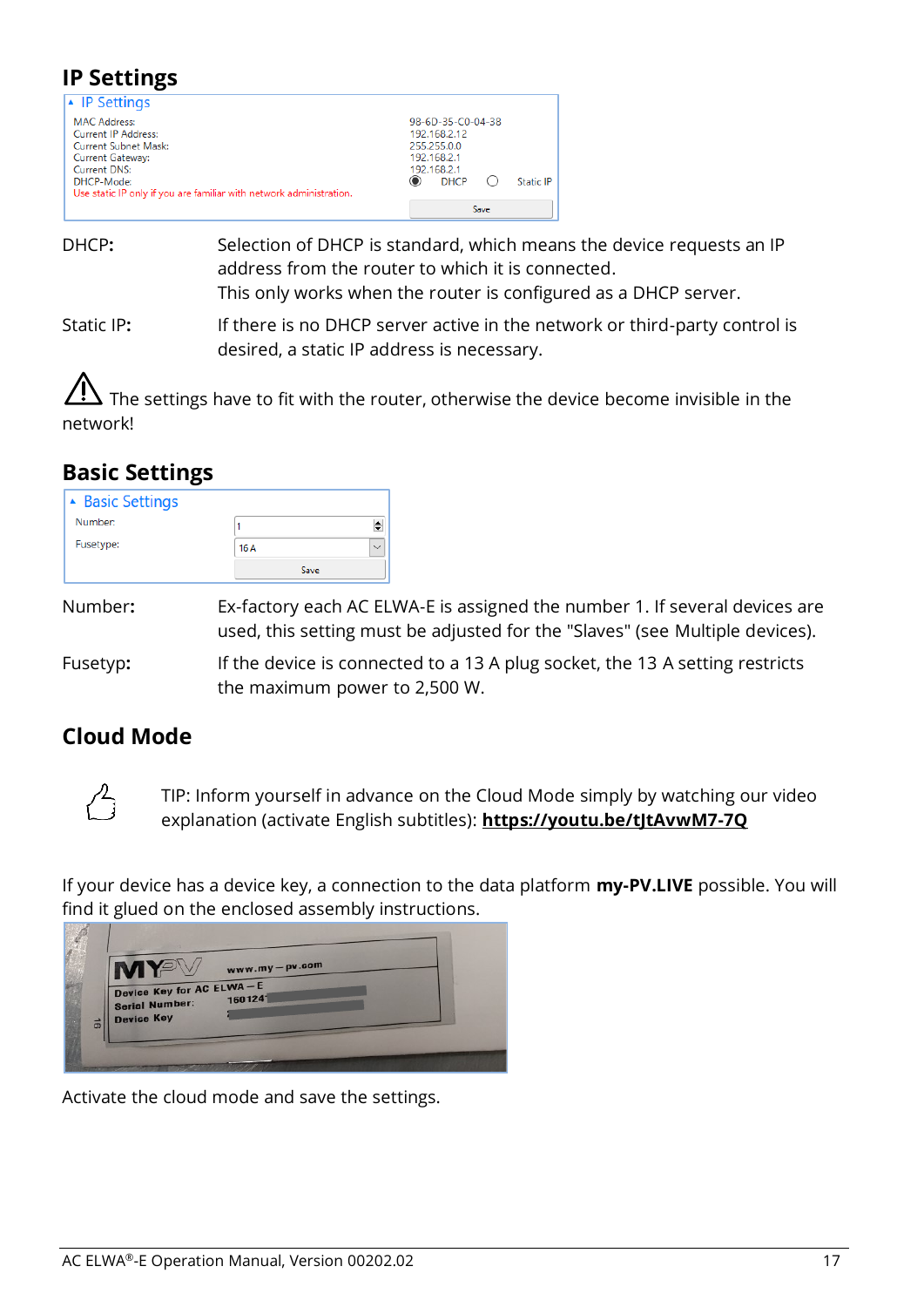| $\triangle$ Cloud Mode |                                                                                                                                                                                                                                                                                                                                                                                                                                            |
|------------------------|--------------------------------------------------------------------------------------------------------------------------------------------------------------------------------------------------------------------------------------------------------------------------------------------------------------------------------------------------------------------------------------------------------------------------------------------|
| Cloud Mode             | Oenabled<br>Odisabled                                                                                                                                                                                                                                                                                                                                                                                                                      |
|                        | With the activation I agree to transmit device data to the online platform my-pv.LIVE. This data will be kept strictly<br>confidential and will not be passed on to third parties. my-PV may use device data for internal purposes such as data<br>analysis, research or product improvement. For more information on privacy policy, please refer to the following link:<br>https://www.my-pv.com/en/about-us/data-protection-declaration |
|                        | Save                                                                                                                                                                                                                                                                                                                                                                                                                                       |

Open the website **www.my-pv.live** and log in or register as a new user.



TIP: If you register for a new account you will receive an email with a confirmation link. If it does not appear in your inbox, it might be in your spam folder.

| my-PV.LIVE TEST                                                                                                                                                                                                                                                                 | my-PV.LIVE TEST                                                                                                                                                                                                                   |
|---------------------------------------------------------------------------------------------------------------------------------------------------------------------------------------------------------------------------------------------------------------------------------|-----------------------------------------------------------------------------------------------------------------------------------------------------------------------------------------------------------------------------------|
| Passwort vergessen?<br>Anmelden<br>Registrieren                                                                                                                                                                                                                                 | Registrieren<br>Passwort vergessen?<br>Anmelden                                                                                                                                                                                   |
| Anmelden                                                                                                                                                                                                                                                                        | Anmelden                                                                                                                                                                                                                          |
| max.mustermann@muster.com<br>Benutzername (e-mail)                                                                                                                                                                                                                              | Benutzername (e-mail)                                                                                                                                                                                                             |
| Passwort                                                                                                                                                                                                                                                                        | Passwort                                                                                                                                                                                                                          |
| anmelden                                                                                                                                                                                                                                                                        | Ihr Account wurde erfolgreich aktiviert.                                                                                                                                                                                          |
|                                                                                                                                                                                                                                                                                 | anmelden                                                                                                                                                                                                                          |
| <b>O</b> MYV<br>+ My Devloes + E - +<br>@n<br>$\bigcap$<br>$n \ln$<br>n<br><sup>5</sup> Systeme<br>$\mathcal{L}_{\mathcal{A}}$<br><sup>5</sup> Geräte - My Devices<br><b>BEZEIG PANS</b><br><b>BESCHROBUKS</b><br><b>DEZENDINATION</b><br>SCRIDERIMOR<br>D.<br>My Devices<br>15 | <b>O</b> MYV<br>4 My Dovtos -<br>$\mathbb{R}$<br>$\circ$<br>$\mathfrak{g}[\mathfrak{g}]$<br><ceräte verwalten<br="">BEZECHNURG<br/><b>FRODUKT TYP</b><br/>ETATUS / LETZTE VERBRIDUNG<br/><b>GENERALMINER</b><br/>FRIANNE</ceräte> |
| 11912 16 0 2019 my-PV GmbH<br>www.my.pv.com                                                                                                                                                                                                                                     | 1.1912.16  2019 my PV CerbH<br>www.my.gv.com                                                                                                                                                                                      |
| Edit device overview                                                                                                                                                                                                                                                            | <b>Add Device</b>                                                                                                                                                                                                                 |
| <b>O</b> MYV<br>※My Devices - E- - © r<br>€                                                                                                                                                                                                                                     | <b>O</b> MYV<br>$\otimes$<br>® My Devices - E - -                                                                                                                                                                                 |
| $n \ln$<br>Gerät hinzufügen                                                                                                                                                                                                                                                     | ollo<br><ceräte th="" verwalten<=""></ceräte>                                                                                                                                                                                     |



Choose a name that is as unique as possible and enter the serial number and the device

| <ceräte verwalten<br="">DEZEIGI PAINO</ceräte> |               |                    |                 |                            |                             |
|------------------------------------------------|---------------|--------------------|-----------------|----------------------------|-----------------------------|
|                                                |               |                    |                 |                            | ٠                           |
|                                                | PRODUCT TYP   | <b>GERENNUMMER</b> | <b>FRANKIPE</b> | GEATUS / LETZTE VERBINENNO |                             |
| Mone AC LLWAL                                  | AC LUMAL      |                    | 03200.00        | online                     | 2 <sub>8</sub>              |
|                                                |               |                    |                 |                            |                             |
|                                                |               |                    |                 |                            |                             |
|                                                |               |                    |                 |                            |                             |
|                                                |               |                    |                 |                            |                             |
|                                                |               |                    |                 |                            |                             |
|                                                |               |                    |                 |                            | 1 1912 16 D 2019 my-PV GmbH |
|                                                | www.my.pv.com |                    |                 | 1801241802010005           |                             |

If the cloud mode has been activated, an overview of the operating data recorded from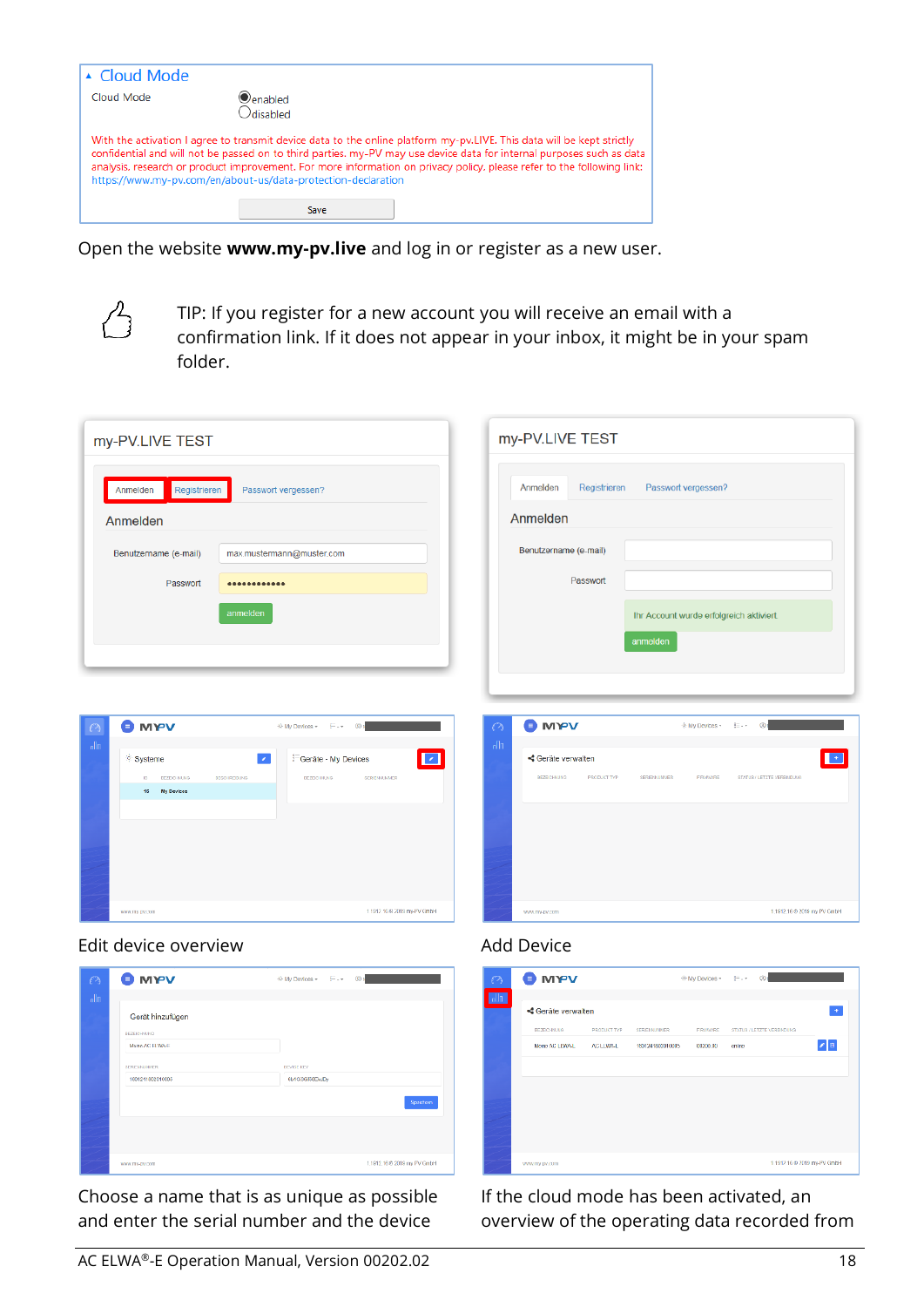key (without hyphens) of your device. Click on Save.

then on is available after connecting the device to the data platform.

#### **Privacy**

Information on the privacy regulations can be found at www.my-pv.com.

#### <span id="page-18-0"></span>**Debug-Mode**

In order to simplify the analysis in the case of possible connection problems, a debug mode can be activated in coordination with our technical support.

## <span id="page-18-1"></span>**Firmware Version**

In this section the current firmware versions can be retrieved (for service and Update purpose).



Details about the button "Update Firmware" can be found in the chapter "Firmware Update Ethernet".

The button "Reboot Device" restarts the AC ELWA-E.

With the button "Factory Reset" all settings of the device are set back to factory pre-set. After pressing the button a confirm message appears.

Consider that depending on the router settings the AC ELWA-E eventually is no longer visible in the network. To find it again restart the AC ELWA-E program " my-PV Scanner 1.XX.exe". For this reason, you cannot be automatically redirected to the AC ELWAE´s Web-Interface after reset.

#### <span id="page-18-2"></span>**6. Reset to factory settings**

Pressing the "Factory Reset" button in the Web-interface is one way of resetting the AC ELWA-E to the factory settings.

As of Ethernet firmware 00202.XX, this can also be done by unplugging and plugging in the Ethernet connector three times within 10 seconds. Before unplugging, always wait until the yellow and green LEDs on the RJ45 plug light up!

#### <span id="page-18-3"></span>**7. Knob adjustments**

The following sections describe the possible settings with the knob.

#### **The device parameterization is much more comfortable via the Web-Interface!**

The target temperature for the regular operation mode has to be adjusted with the knob.

Target temperature cannot be set via the Web-Interface, only queried.

## <span id="page-18-4"></span>**Adjust fuse type of the circuit (13A/ 16A)**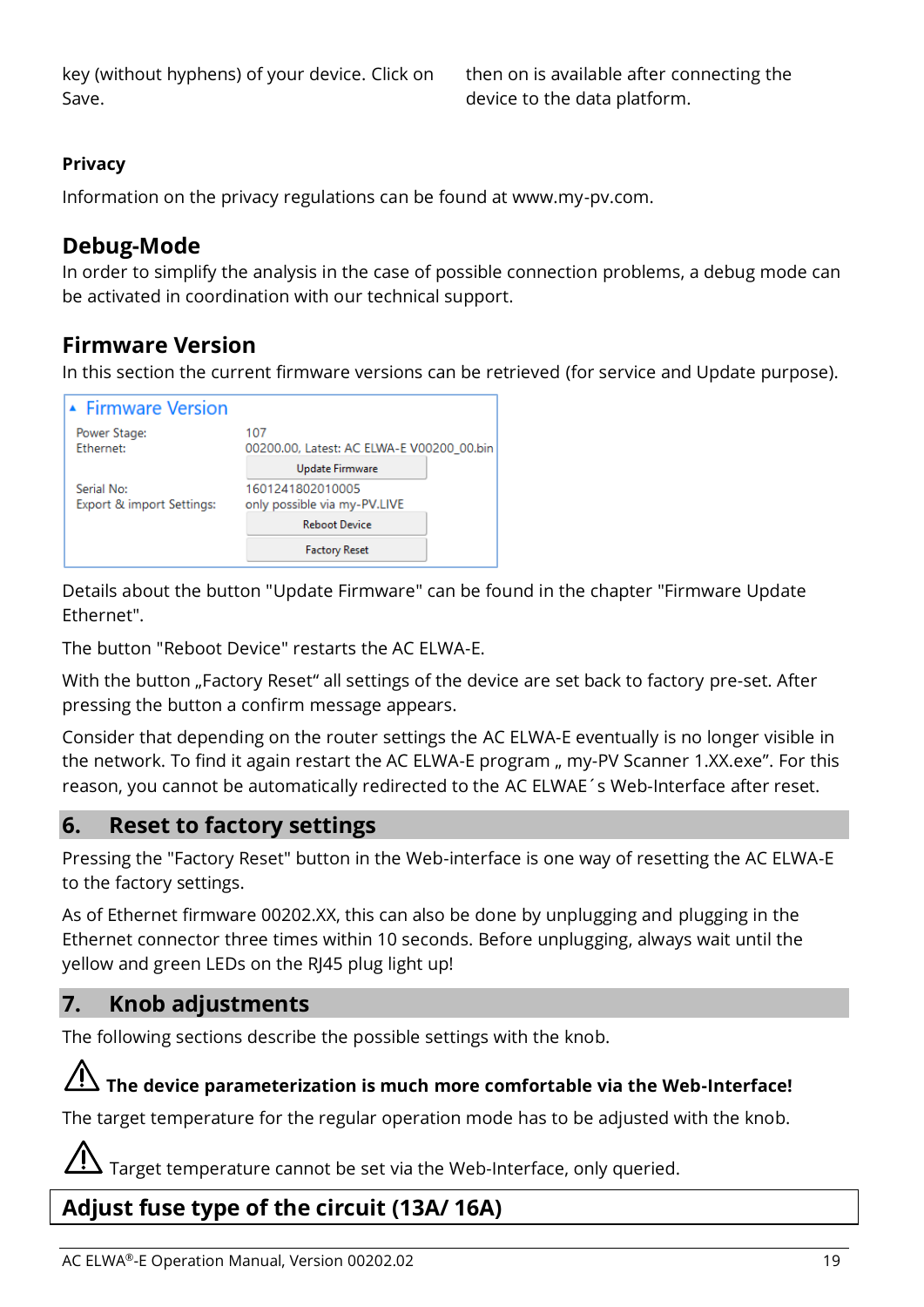With factory preset AC ELWA-E can perform up to 3.000 W (16 A). For circuits with 13 A fuses the power consumption can be limited to 2.500 W (setting on the AC ELWA-E or via Web-Interface possible).

Configure the device as follows:

- 1. Disconnect power plug
- 2. Set adjusting knob to the symbol  $\mathbf{\hat{Y}}$
- 3. Plug in the power plug
- 4.  $\blacktriangleright$  All 3 LEDs blinking (Setup mode active)
- 5. Turn the knob to the 13A marking
- 6. LEDs blinking from top to the bottom: green, yellow, red, green, etc.
- 7. Value is automatically saved when the position of the knob is not changed for 5 seconds
- 8.  $\blacktriangleright$  All 3 LEDs blinking fast for 2 seconds, setting saved.
- 9. Set the knob to the desired temperature value

The setting can be reversed. For this purpose repeat procedure.

# <span id="page-19-0"></span>**Adjust device number**

- 1. Disconnect power plug
- 2. Set adjusting knob to the symbol  $\mathbf{\hat{Y}}$
- 3. Plug in the power plug  $\blacktriangleright$  All 3 LEDs blinking (Setup mode active)
- 4. Turn the knob to the desired device-number marking
	- EDs blinking to signal the number (see table)

| AC ELWA-E    | LED green | LED yellow | LED red  |
|--------------|-----------|------------|----------|
| number:      |           |            |          |
|              | blinking  | off        | off      |
| っ            | off       | blinking   | off      |
| $\mathbf{R}$ | blinking  | blinking   | off      |
|              | off       | off        | blinking |
| 5            | blinking  | off        | blinking |
| 6            | off       | blinking   | blinking |

- 5. Value is automatically saved when the position of the knob is not changed for 5 seconds All 3 LEDs blinking fast for 2 seconds, setting saved.
- 6. Set the knob to the desired temperature value

The setting can be reversed. For this purpose repeat procedure.

# <span id="page-19-1"></span>**8. Protocol description of http and Modbus TCP**

These are described in a separate document which will be provided on request.

## <span id="page-19-2"></span>**9. Firmware Update Ethernet**

 $\Delta$  Before updating, please consider whether you really need an update! After the update, the view of the "day-chart" from Ethernet versions before 200.00 is no longer available locally. For the graphic display of the operating data, my-PV.LIVE must then be used. A connection to my-PV.LIVE is only possible for devices from 160124171114XXXX!

 $\Delta$  From serial number 160124180131XXXX the update is no longer carried out with USB cable. The firmware is downloaded via the Internet instead.